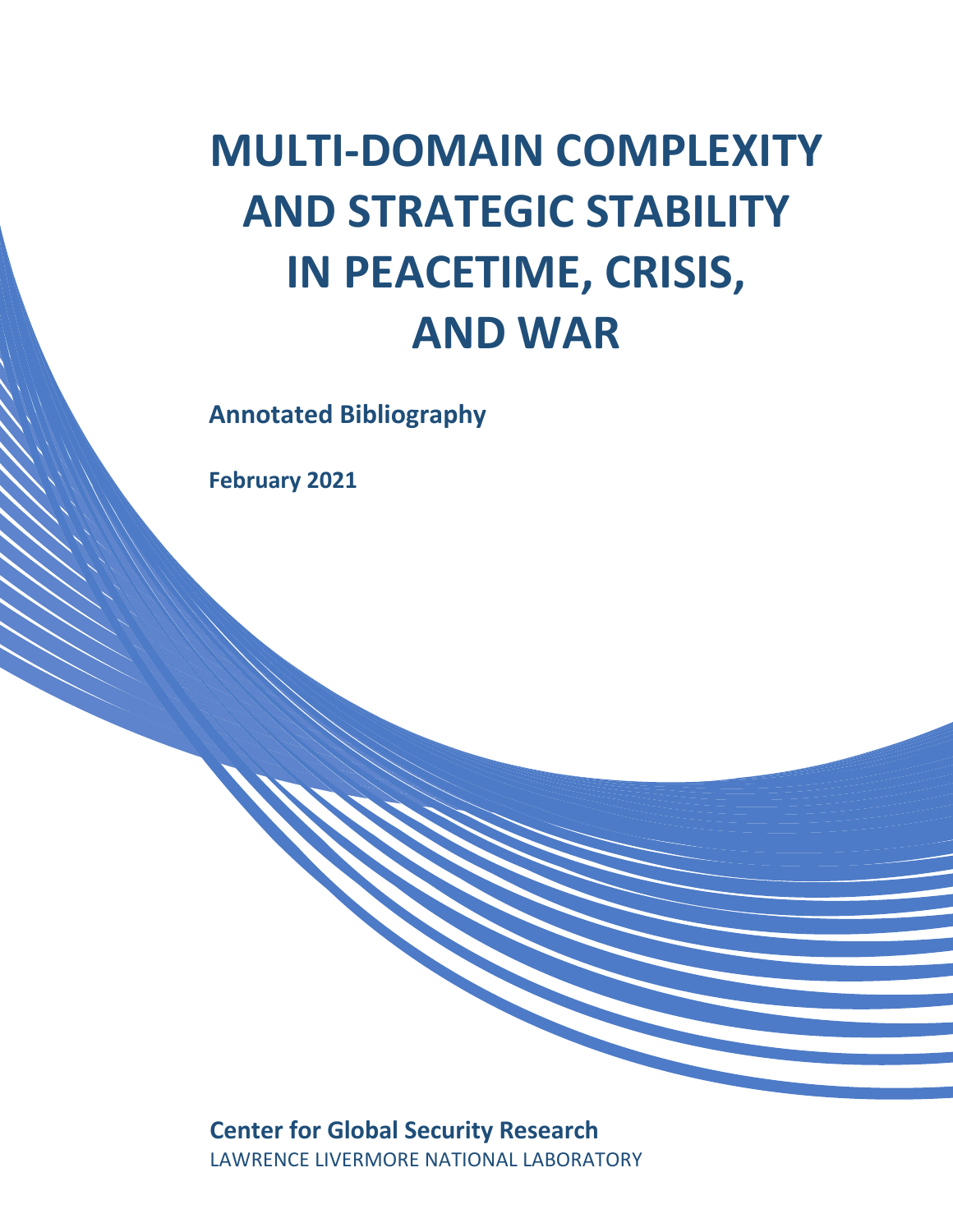# **Annotated Bibliography**

## **Multi-domain Complexity and Strategic Stability in Peacetime, Crisis, and War**

Center for Global Security Research Livermore, California, February 2021

Prepared By: Jacek Durkalec with Zachary Davis, Lauren Borja, Krystyna Marcinek, Anna Peczeli, Brian Radzinsky, and Brandon Williams

#### **Introduction by Brad Roberts**

The expansion of military competition into new technical domains, such as cyber space and outer space, has generated a sharp rise of concern about the implications of such competition and capabilities for strategic stability. This concern is reflected in a parallel explosion of scholarship aimed at understanding the nature of these new forms of competition, the associated risks, and possible means to reduce or eliminate those risks. The resulting studies and publications have grown rapidly in number, generating many valuable insights and policy recommendations. But the volume of literature has grown to the point where it is overwhelming for the interested non-specialist seeking to undertand the main insights and main currents of debate. Moreover, for the interested policymaker, the literature tends to fall short in two ways. Much of the academic literature is highly specialized, making it somewhat inaccessible for the non-specialist. And it focuses heaviliy on individual technologies rather than on their complex interactions, as the policymaker experiences them.

In an effort to illuminate those main insights and currents of debate, we have selected a portion of the literature (approximately 75 items) and organized it in a taxonomic structure. Our selection of literature has emphasized items that look beyond individual technologies and their impacts to explore complex interactions among multiple technologies. We have also emphasized items that develop core propositions about impacts on strategic stability. We have not sought to identify every study advancing a particular line of argument, on the argument that one or two were sufficient for the intellectual map we have tried to assemble. We have drawn on English-language sources, including many from Europe. We recognize that there is a significant literature being generated by Russian, Chinese, and other non-Western experts, including by U.S. allies in East Asia, and envision exploring that literature as a possible follow-on activity. This document draws on literature available as of the end of 2020.

The taxonomy developed here draws on the spectrum of conflict. That spectrum consists of three phases: peacetime, crisis, and war. Following the primary interest of analysts in war-time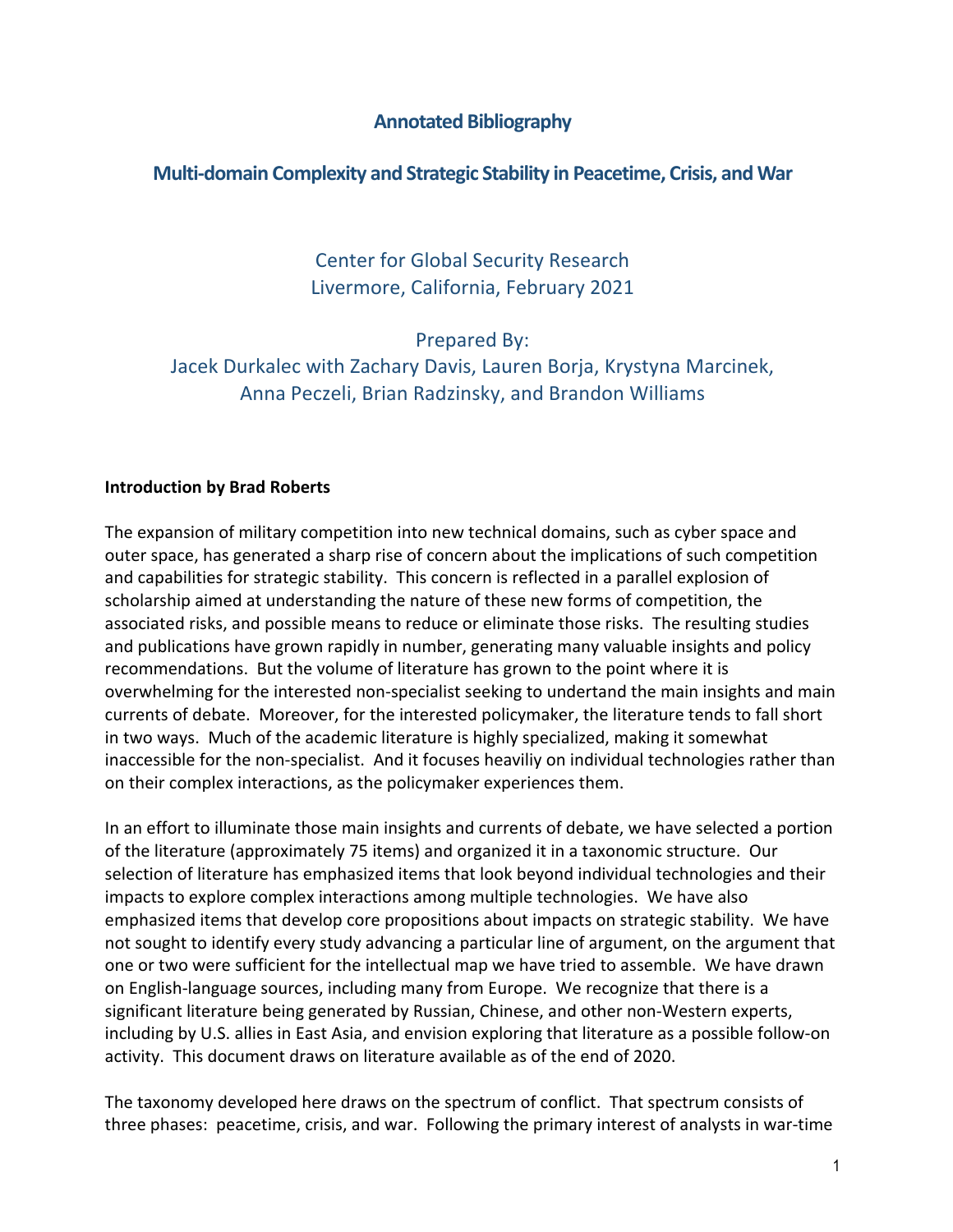implications, we take these phases in reverse order: war, crisis, and peacetime. In each phase, we have identified in the literature a small number of potential impacts of "emerging and disruptive technologies" on the requirements of strategic stability. The structure of the bibliography follows below.

This bibliography has been developed in partnership with the European Leadership Network and Dr. Andrew Futter of the University of Leicester as an input to a joint effort to create a baseline of shared understanding about multi-domain complexity, strategic stability, and risk mitigation strategies. The views expressed here are solely those of the authors and should not be attributed to the laboratory, any of its sponsors, or its partners in this project.

*The views and opinions of authors expressed herein do not necessarily state or reflect those of the United States government or Lawrence Livermore National Security, LLC, and shall not be used for advertising or product endorsement purposes.*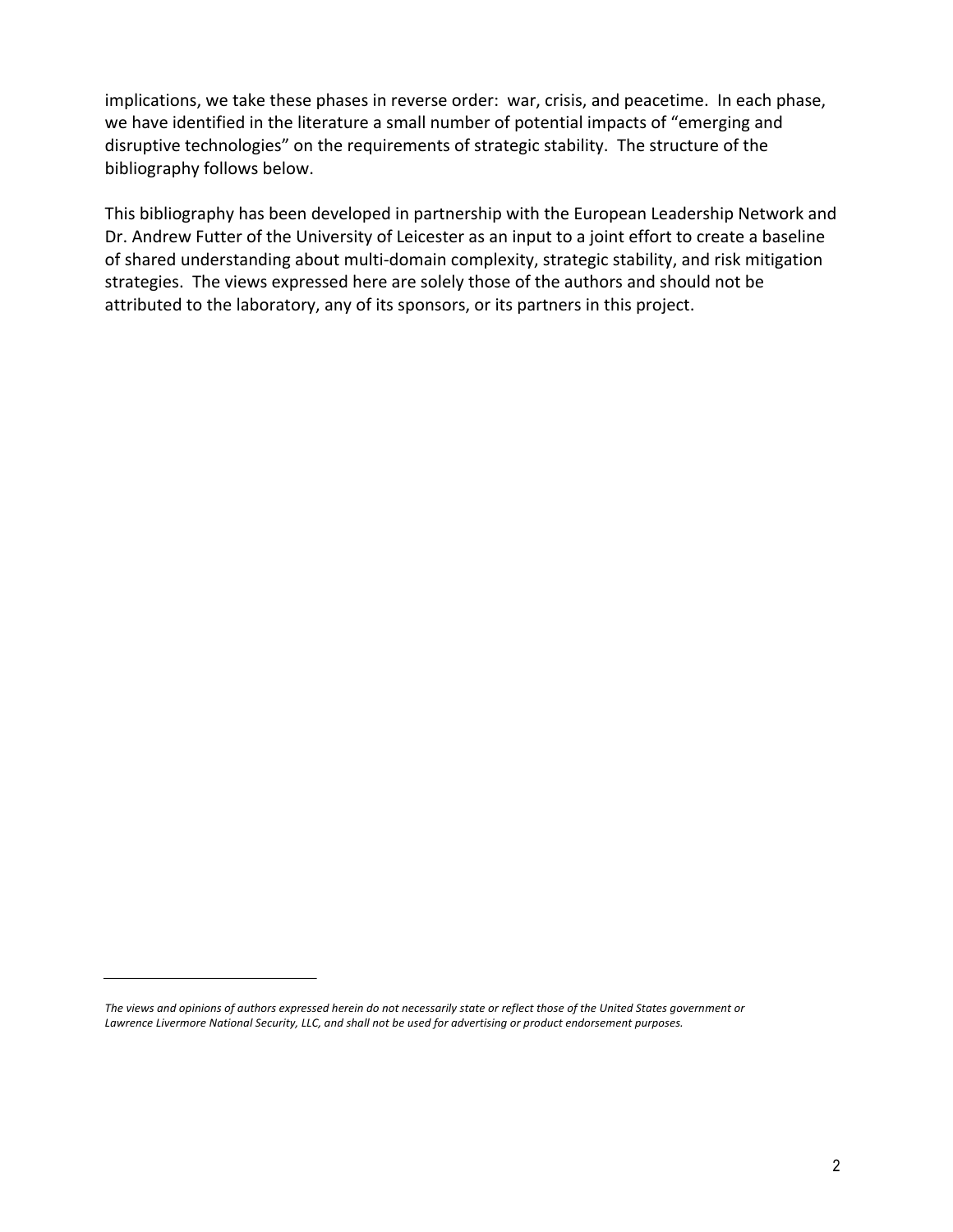# **Structure**

#### **Multi-domain Warfare and Escalation, De-Escalation, and War Termination**

- 1. Impacts on the initiation of war
- 2. Impacts on the perceived value and necessity of preemption
- 3. Impacts on the control of war
	- a. On the time to deliberate
	- b. On escalation dynamics
	- c. On wartime diplomacy
	- d. On the ability to integrate for strategic effects
- 4. Impacts on the incentives for nuclear employment
- 5. Impacts on the restoration of deterrence
	- a. On assured nuclear retaliation
	- b. On continuity of government
- 6. Impacts on de-escalation and war termination

#### **Multi-domain Deterrence and Crisis Management**

- 1. Impacts of new technologies on the ability to assess the adversary's course of action
- 2. Impacts on the ability to consult and deliberate
- 3. Impacts on signaling to adversaries and allies
- 4. Impacts on the ability to integrate operations for strategic effect

#### **Multi-domain Competition and Peacetime Rivalry**

- 1. Impacts on the ability to gain new advantages of political or military consequence
- 2. Impacts on the willingness to commit to mutual restraint
- 3. Impacts on the ability to verify treaty compliance
- 4. Impacts on alliances and coalitions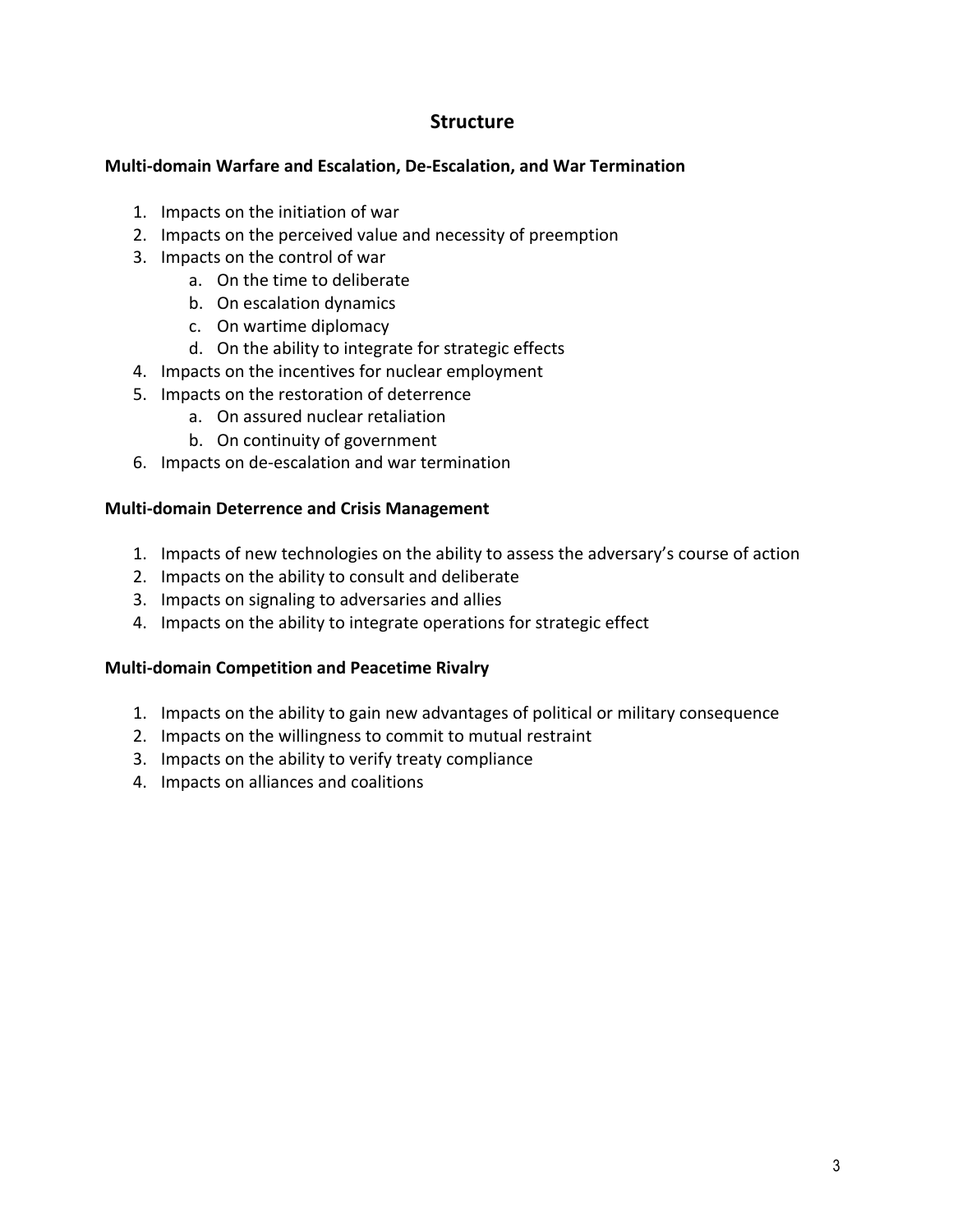# **Multi-domain Warfare and Escalation, De-Escalation, and War Termination**

# **1. Impacts on the initiation of war**

Core propositions in the literature:

- Multidomain warfare will increase incentives for early, decisive action
- Multidomain warfare will compress decision time while adding to the fog of war
- Multidomain warfare will have effects more evolutionary than revolutionary on the initiation of war

Gartzke, Erik and Jon R. Lindsay. "The Cyber Commitment Problem and the Destabilization of Nuclear Deterrence." In *Bytes, Bombs, and Spies: The Strategic Dimensions of Offensive Cyber Operations*, edited by Lin, Herbert and Amy Zegart. Washington, D.C.: Brookings Institution Press (2018). 195-234.

Gartzke and Lindsay argue that the secrecy required to develop offensive cyber capabilities can weaken nuclear deterrence and generate first strike incentives. First, the introduction of offensive cyber capabilities to the nuclear domain creates a unique challenge the authors refer to as the "cyber commitment problem." In essence, the secrecy required for successful cyber attacks limits the ability of cyber powers to make deterrent threats that could reveal the existence of an offensive capability. Second, the clandestine nature of cyber operations means that the target of cyber attacks may not detect cyber compromise of their nuclear forces, and may result in more aggressive behavior than its military capabilities would allow.

Horowitz, Michael C. "When speed kills: Lethal autonomous weapon systems, deterrence and stability." *Journal of Strategic Studies* 42, no. 6 (2019): 764-788. DOI: 10.1080/01402390.2019.1621174.

Horowitz posits that adding autonomy to unmanned kinetic systems gives "speed-based edge in decion-making and reaction times" and the persistence in performing tasks without human cognitive limitations; it also reduces the size of military workforce. However, there are also significant risks of unintended behaviors and accidents due to their complexity. Horowitz asserts that contrary to many popular beliefs, the impact of autonomous weapon systems of interstate wars will be modest, because they don't change fundamental political reasons countries may have to go to war and the uncertainty about their performance will likely lead to caution in the deployment.

Horowitz, Michael C., Paul Scharre, and Ben FitzGerald. "Drone Proliferation and the Use of Force: An Experimental Approach." Washington, DC: Center for a New American Security, 2017. http://drones.cnas.org/wp-content/uploads/2017/03/Drone-Proliferation-and-the-Use-of-Force-Proliferated-Drones.pdf.

The authors used a survey experiment to examine whether widespread availability of drones could incentivize adventurism and conflict. The study found that using drones instead of manned aircraft increased respondents' willingness to deploy an aircraft into a contested area and shoot down another country's aircraft. However, access to drones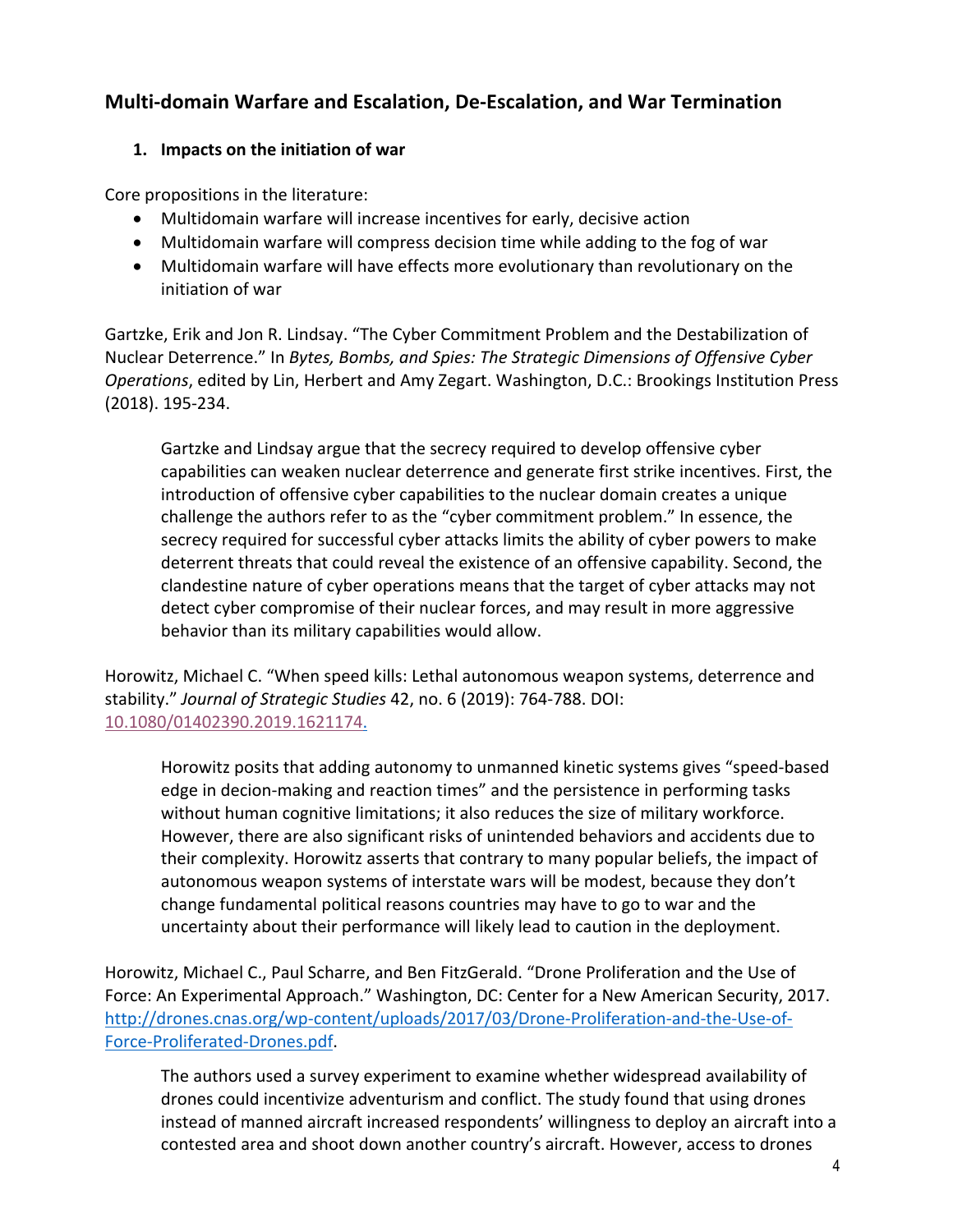also decreased respondents' willingness to escalate in response to one's aircraft being shot down. Some of these results varied by particular individuals sampled. A sample of Indian respondents found a greater willingness to manned capabilities , which suggests that different cultures or other contextual factors could affect the psychological relationship between drones and a willingness to use force.

Leys, Nathan. "Autonomous Weapon Systems and International Crises." *Strategic Studies Quarterly* (Spring 2018). https://www.airuniversity.af.mil/Portals/10/SSQ/documents/Volume-12 Issue-

1/Leys.pdf?ver=2018-02-14-165959-950.

Leys examines the major approaches and debates regarding autonomous weapons systems, exploring 1) competiting defintions of autonomy; 2) the technological challenges surrounding the identification of targets, the potential for miscalculation, and the proliferation of autonomous weapons systems, and 3) the challenges of command and control and integration into the broader military. The author then considers the implications of autonomous weapons for strategic interaction in conflict and highlights potential escalation pathways.

Lowther, Adam and Curtis McGriffin. "America Needs a 'Dead Hand'." *War on the Rocks*. August 16, 2019. https://warontherocks.com/2019/08/america-needs-a-dead-hand/.

The authors observe that as conventional warfare becomes more dependent on highspeed, stealthy or hard-to-track strike systems, decision makers are likely to have less time to make deliberate decisions, such whether to authorize a retaliatory nuclear attack. This situation, the authors argue, can imperil the survivability of nuclear forces because adversaries may be able to neutralize U.S. deterrent forces before the President could issue a nuclear use authorization. The authors argue that an AI-based automated system could provide a stabilizing solution. The authors do not analyze the potential design for such a system, arguing instead that, given the limited alternatives, an automated retaliatory option should be considered as a possible solution to compressed decision times.

# **2. On the perceived value and necessity of preemption**

Core propositions in the literature:

- Multidomain warfare will increase the perceived value of preemption by increasing the first-mover advantage and improving the prospects for success with improved targeting
- Multidomain warfare will reduce the perceived value of preemption by decreasing the prospects for success with improved survivability
- Multidomain warfare will reduce the perceived value of preemption because no actor can escape mutual vulnerability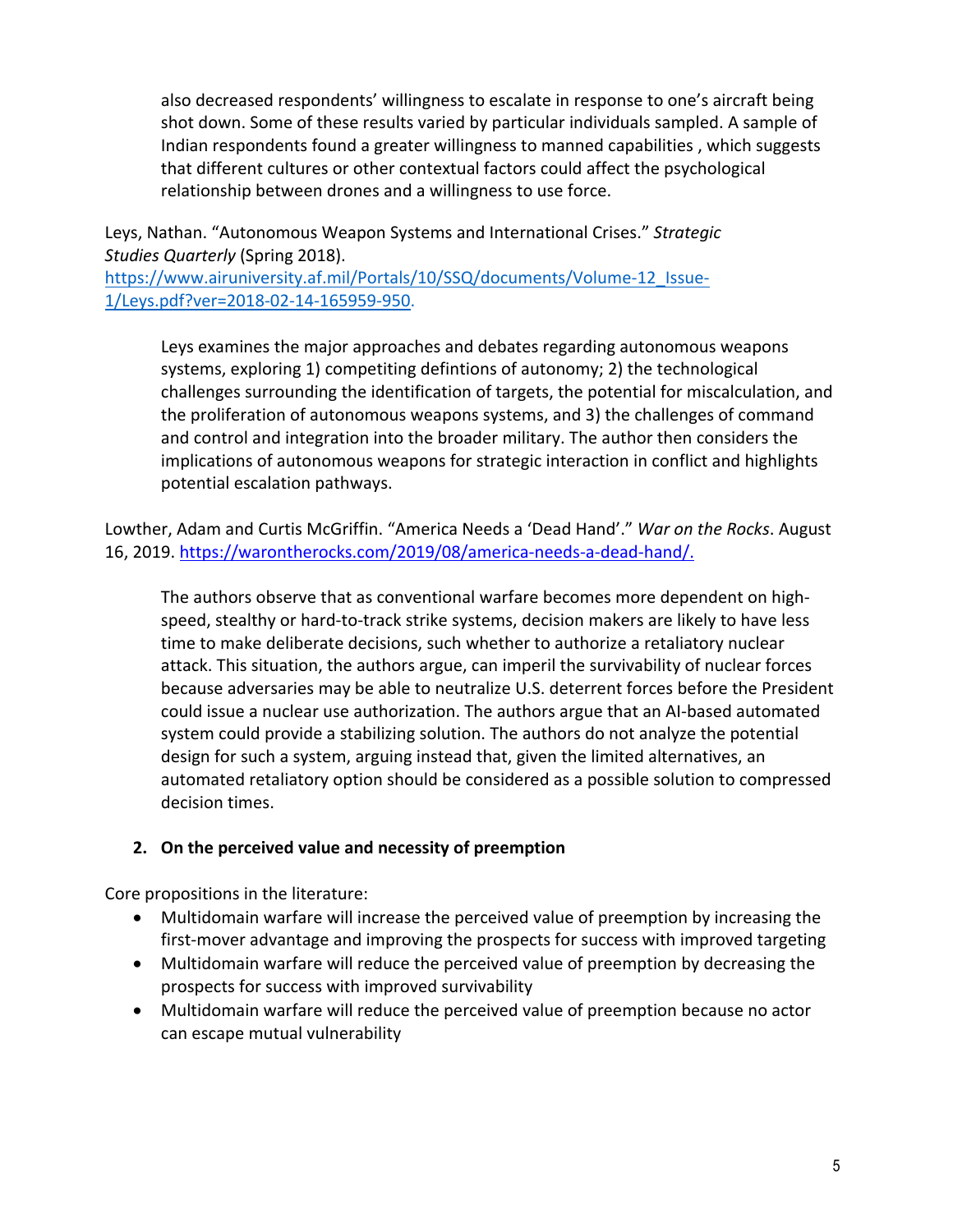Center for Global Security Research, Lawrence Livermore National Laboratory. *5th Annual LLNL Deterrence Workshop Multi-Domain Strategic Competition: Rewards and Risks.* Workshop Summary. Livermore, California: CGSR, November 2018. https://cgsr.llnl.gov/content/assets/docs/Deterrence\_Workshop\_Summary\_Final2018.pdf.

In a 2018 CGSR workshop, participants postulated that multi-domain strategic competition is likely to undermine crisis stability. First, the deepening operational and strategic entanglement of nuclear and non-nuclear weaponry may create stronger incentives for nuclear use. Persistent vulnerability of space-based systems and computer networks can in turn weaken the survivability of nuclear deterrent forces. There are also other potential sources of instability, including exaggerated confidence in the ability to control escalation in grey-zone competitions, and the temptation of third parties to use cyber or other tools to escalate a crisis between two powers. At the same time, participants identified potential countervailing trends, including growing appreciation of shared vulnerability in cyber and outer space.

Garfinkel, Ben, and Allan Dafoe. "How does the offense-defense balance scale?." *Journal of Strategic Studies* 42, no. 6 (2019): 736-763. https://doi.org/10.1080/01402390.2019.1631810.

The offense-defense balance is a term used to capture the relative ease of attacking vs. defending given available military technology. The authors investigate whether the same proposition holds true as investments and force sizes increase. The authors find that while greater investments can initially improve offensive capability, eventually further investment can shift the balance toward the defensive. For some technologies, such as drone swarms or AI-enabled cyber vulnerability detectors, it may be possible to scale up investments to the point that the defense could dominate.

Gartzke, Erik, and Jon R. Lindsay. "Thermonuclear Cyberwar." *Journal of Cybersecurity* 3, no.1 (2017): 37-48. https://doi.org/10.1093/cybsec/tyw017.

Garztke and Lindsay argue that the introduction of cyber warfare into the strategic level of warfare creates new pathways to crisis instability. Because cyber advantages must be kept secret, states are likely to be uncertain about their ability to use cyber capabilities to attack adversary nuclear forces and defend their own deterrents. This increased uncertainty about the nuclear/cyber balance of power raises the risk of miscalculation during a brinksmanship crisis. As a result, the authors argue, we should expect strategic stability in nuclear dyads to be, in part, a function of relative offensive and defensive cyber capacity.

Miller, Jr., James N., and Richard Fontaine. *A New Era in U.S.-Russian Strategic Stability: How Changing Geopolitics and Emerging Technologies are Reshaping Pathways to Crisis and Conflict.* Washington, DC: Center for a New American Security, September 2017. https://s3.amazonaws.com/files.cnas.org/documents/CNASReport-ProjectPathways-Finalb.pdf?mtime=20170918101504.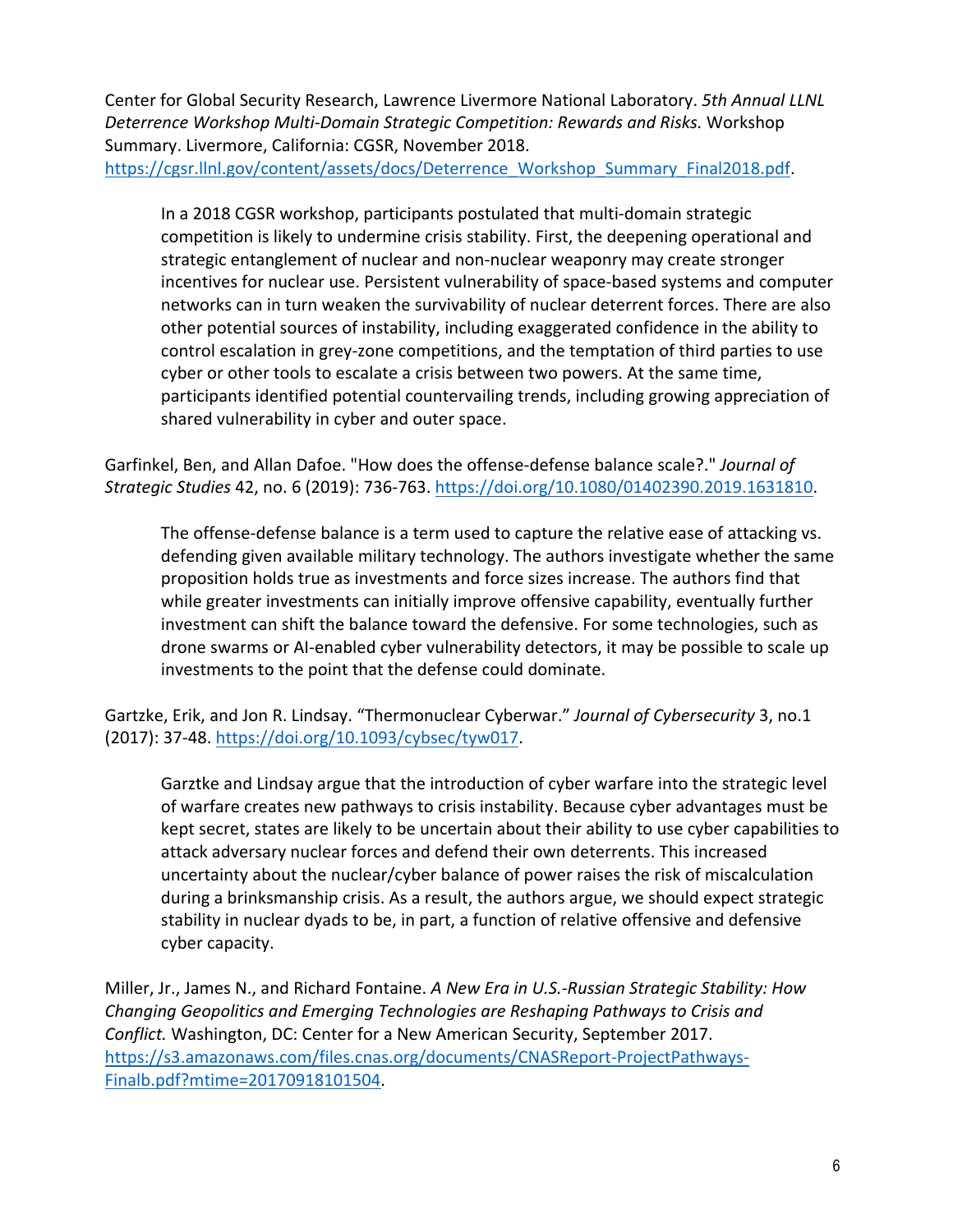Miller and Fontaine argue that parallel political, military and technological trends in the U.S.-Russian relationship are leading to the potential for significant crisis instability and first-strike incentives. First, deepening mistrust since the 2010s is fueling investments in military technologies while reducing the scope for diplomatic resolutions to disputes. Second, both sides are likely to have strong incentives to engage in significant attacks in cyber space and outer space in the early phases of a conflict. While each side may rationally conclude that such non-kinetic attacks are less escalatory than the alternatives, the results of such attacks might incentivize inadvertent escalation. Finally, each side's development of modernized strategic offensive and defensive weapons may weaken each side's confidence in their strategic deterrents.

Schneider, Jacquelyn. "The Capability/Vulnerability Paradox and Military Revolutions: Implications for Computing, Cyber, and the Onset of War." *Journal of Strategic Studies* 42, no. 6 (2019): 841–863. DOI: 10.1080/01402390.2019.1627209.

Revolutions in military technology can dramatically change the conduct of war and therefore the balance of power between states. However, the author argues that some military revolutions can make states dependent on critical resources, such as oil. This dependence creates exploitable vulnerabilities that can create incentives for preemptive action. First strike incentives are strongest, Schneider argues, when a revolutionary technology creates high dependence on a particular resources *and* when adversaries have a high ability to affect the use of this resource. The author considers the implications of this framework for network-centric warfare and cyber warfare, arguing that first strike incentives might increase as modern militaries become both more dependent on information and more capable of offensive cyber operations.

# **3. Impacts on the control of war**

Core propositions in the literature:

- Multidomain warfare will reduce control of war by reducing the time to deliberate and complicating the task of reading an adversary's intent
- Multidomain will improve the ability to control war for those with the superior ability to integrate operations and effects
- Multidomain warfare will increase the risks of unwanted escalation by contributing to a false sense of confidence in the ability to control escalation with more information and more options

# **a. On the time to deliberate**

Chambers, William A, John K. Warden, Caroline A. Milne and James A. Blackwell. *Presidential Decision Time Regarding Nuclear Weapons Employment: An Assessment and Options.*  Alexandria, VA: Institute for Defense Analyses, 2019.

The authors undertook a study to analyze the time-pressures associated with nuclear use decision making and suggest ways to reduce risks and the time pressures associated with nuclear use decisions. The authors found that while the United States does not anticipate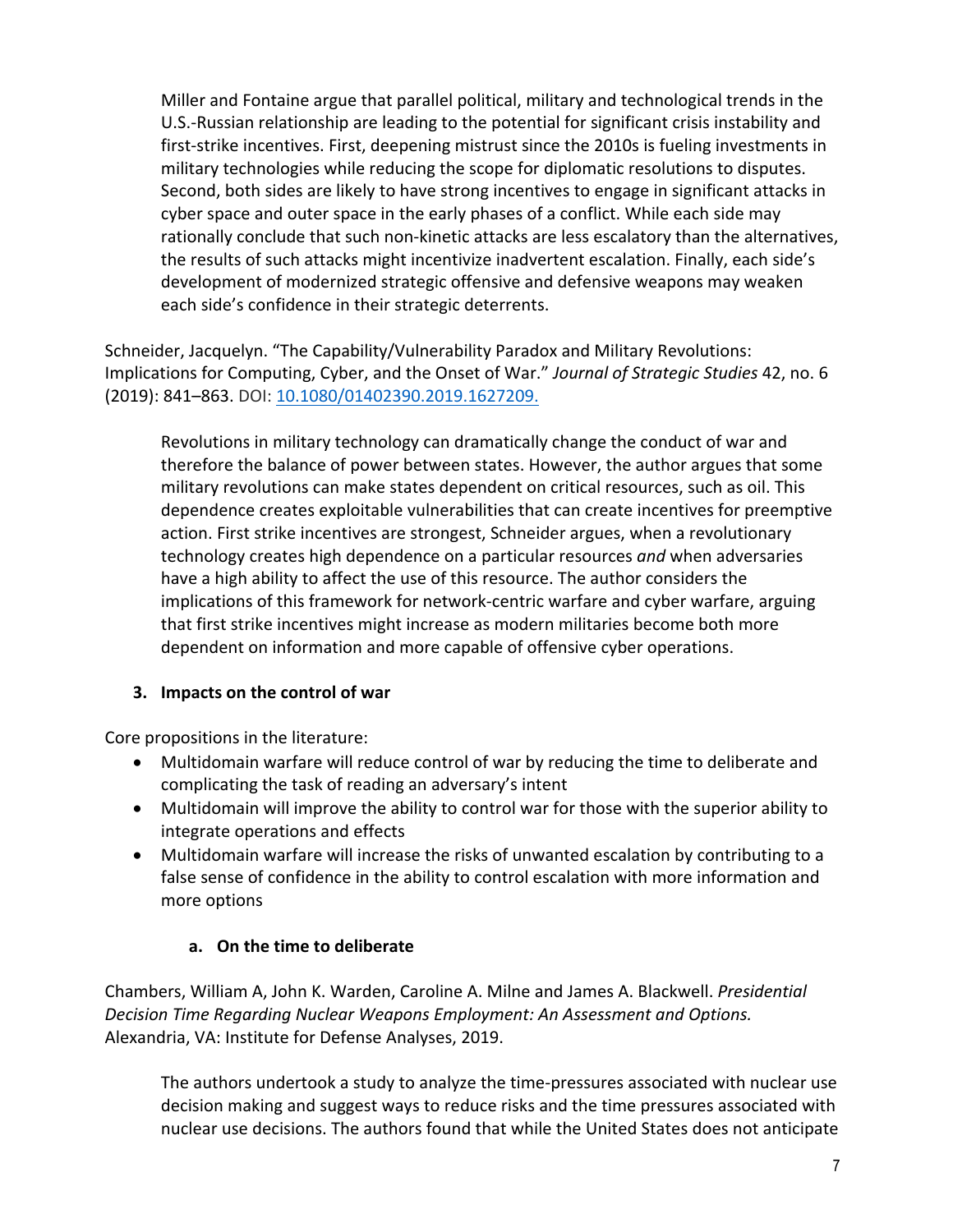the prompt use of nuclear weapons (that is, a launch that follows shortly after a decision), credibly signaling that the United States retains such a capability could complicate adversary planning. Prompt launch also provides the president with flexible options if deterrence fails. The authors then discuss ways to increase decision time and reduce miscalculation and other risks.

Speier, Richard H., George Nacouzi, Carrie Lee, and Richard M. Moore. "Hypersonic Missile Nonproliferation: Hindering the Spread of a New Class of Weapons." Santa Monica, CA: RAND Corporation, 2017. https://www.rand.org/pubs/research\_reports/RR2137.html.

The spread of high-speed missile systems could pose a threat to U.S. conventional and nuclear forces while exacerbating strategic instability with respect to other nuclear powers. The authors present a two-tiered strategy for limiting hypersonic weapons proliferation. First, they recommend denying exports of complete hypersonic delivery vehicles and enough major subsystems to effectively provide access to complete hypersonic missiles. Second, given dual-use concerns, they recommend a policy of caseby-case export reviews for scramjets and other hypersonic engines and components as well as enabling technologies and resources. As a first step they encourage the U.S., Russia and China to agree not to export complete hypersonic missiles or their major subsystems.

# **b. On escalation dynamics**

Morgan, Forrest E., Karl P. Mueller, Evan S. Medeiros, Kevin L. Pollpeter, and Roger Cliff. "Chapter 6: Managing Escalation in a Complex World" in *Dangerous Thresholds: Managing Escalation in the 21st Century*. Santa Monica, California: RAND Corporation, 2008. https://www.rand.org/content/dam/rand/pubs/monographs/2008/RAND\_MG614.pdf.

This far-reaching study takes a deep dive into the concept and literature on escalation with an aim to identifying strategies for escalation management and escalation dominance for U.S. policy makers. The authors first investigate the nature of escalation and its relationship to deterrence, coercion and related concepts. They then consider contemporary escalation risks and offer options for managing escalations and securing U.S. interests.

Talmadge, Caitlin. "Emerging technology and intra-war escalation risks: Evidence from the Cold War, implications for today." *Journal of Strategic Studies* 42, no. 6 (2019): 864- 887. https://doi.org/10.1080/01402390.2019.1631811.

The author develops a framework to examine the impact of emerging technologies on intra-war escalation. Talmadge proposes two causal chains, with the technology as an independent variable (inadvertent escalation) or intervening variable (intentional escalation), respectively. The author applies the framework to three Cold War era case studies: intentional US nuclear escalation in 1950-60s in Europe, inadvertent Soviet and US nuclear escalation in 1980s Europe, and intentional US conventional escalation duing the Vietnam War. Talmadge concludes that emerging technologies are more likely to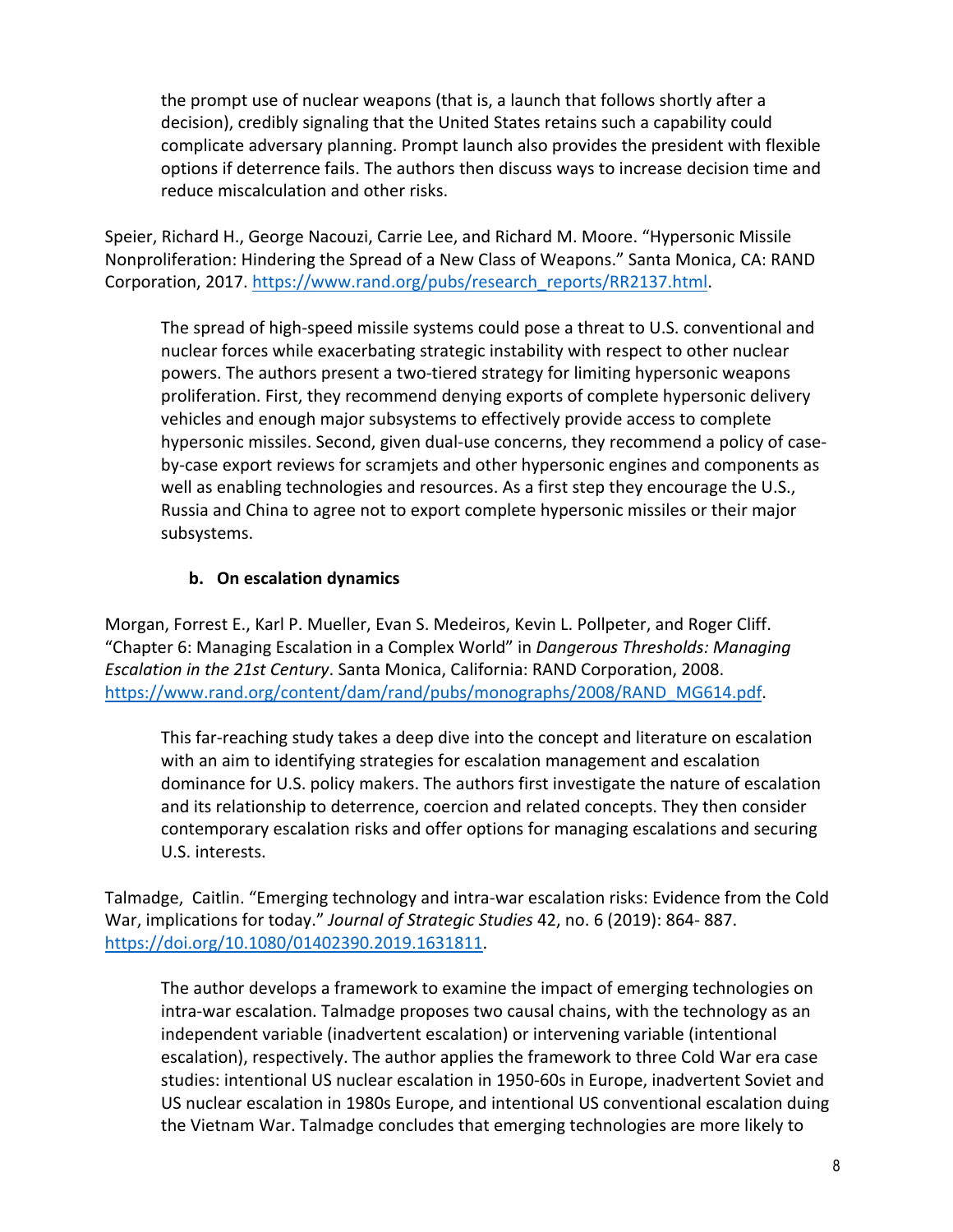serve as an enabler of preexisting intra-war escalation pressures that to be their source and root cause.

# **c. On wartime diplomacy**

Nautilus Institute, Stanley Center for Peace and Security, and Technology for Global Security. "Last Chance: Communicating at the Nuclear Brink Scenarios and Solutions Workshop Synthesis Report." May 14, 2020. https://securityandtechnology.org/wpcontent/uploads/2020/07/synthesis\_report\_last\_chance\_final\_report\_IST.pdf.

This report presents a novel solution to the problem of crisis or wartime diplomacy in a degraded communications environment, such as the kind that would accompany the widespread use of cyber or counter-space attacks. The solution would be to develop a highly reliable communications system termed CATALINK to link nuclear National Command Authorities. The report outlines a series of measures that would ensure the reliability, availability and integrity of the CATALINK system and provides a high-level overview of the system's potential architecture.

# **d. On the ability to integrate for strategic effects**

Bracken, Paul. *The Hunt for Mobile Missiles: Nuclear Weapons, AI and the New Arms Race.* Philadelphia, PA: Foreign Policy Research Institute, 2020. https://www.fpri.org/wpcontent/uploads/2020/09/the-hunt-for-mobile-missiles.pdf.

Bracken examines trends in the ability of some states to track mobile missiles, which are integral the survivability of Chinese, North Korean and Russian nuclear forces. The ability to successfully hunt for mobile missiles has significant implications for a state's ability to gain nuclear superiority. The hunt for mobile missiles also serves as a case study or "exemplar" of the impact of new technologies on stability and the conduct of war. Bracken argues that the integration of multiple technologies and information streams is dramatically improving the ability to detect and track mobile missiles in near-real time. The report also encourages analysts to adopt frameworks from business to better understand the impact of emerging technologies. He specifically focuses on three concepts useful to understanding technological integration: touchpoints, information chains and value chains. Bracken argues that technological competition is now best thought of as a contest between value chains, rather than between technologies per se.

Roberts, Brad. *Toward New Thinking About Our Changed and Changing World: A Five-Year CGSR Progress Report.* Livermore, California: CGSR, October 2020. https://cgsr.llnl.gov/content/assets/docs/CGSRfiveDIGITAL.pdf.

This paper summarizes key insights gained by CGSR research conducted between 2015 and 2020, including its work on integrated strategic deterrence. One the one hand, CGSR findings indicate that competition and conflict in new domains bring new risks as bold action in cyber and/or outer space very early in a conflict intended to achieve decisive effects may instead incite unwanted escalation. On the other hand, integration offers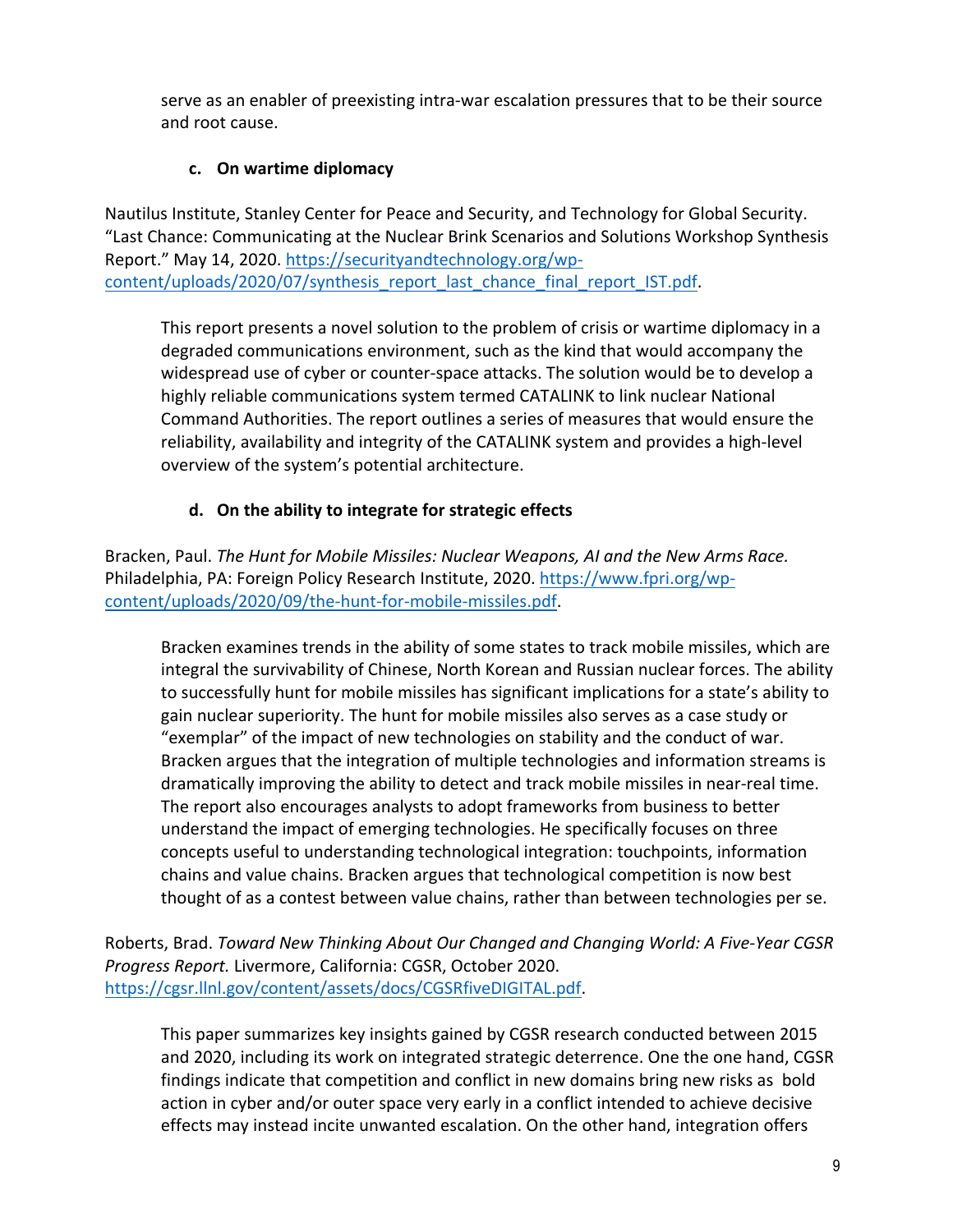many potential benefits, adding to the non-nuclear means of deterrence, defense and, if necessary, escalation. Still, the barriers to integration are numerous, including secrecy, stovepipes, and limited bandwidth.

Warden, John K. "Conventional-Nuclear Integration in the Next National Defense Strategy." Washington, DC: Center for a New American Security, 2020,

https://www.cnas.org/publications/commentary/conventional-nuclear-integration-in-the-nextnational-defense-strategy.

The author argues that the next U.S. National Defense Strategy (NDS) should prioritize conventional-nuclear integration to deter limited adversary aggression that is backed by threats of escalation, including across the nuclear threshold. Warden posits that refined strategy, improved deliberate and adaptive combatant command plans, adapted doctrine and operational concepts, as well as appropriate mix of capabilities could enable the United States and its allies to achieve U.S. objectives in multidomain conflict while minimizing the risk of nuclear escalation.

# **4. Impacts on the incentives for nuclear employment**

Core propositions in the literature:

- Multi-domain warfare will increase the risk of nuclear use by entangling conventional and nuclear operations
- Multi-domain warfare will reduce the risk of nuclear use by increasing the number and availability of non-nuclear response options

Acton, James M. "Escalation through Entanglement: How the Vulnerability of Command-and-Control Systems Raises the Risks of an Inadvertent Nuclear War." *International Security* 43, no. 1 (August 2018): 56-99. https://www.mitpressjournals.org/doi/pdf/10.1162/isec\_a\_00320.

Acton examines the pathways through which non-nuclear attacks could lead to nuclear use, particularly in the context of a conventional war. Three pathways to inadvertent nuclear use are identified: 1) through *misinterpreted warning—*a misinterpretation of the intent behind an adversary's imminent attack; 2) through a concern that an adversary's actions will preclude the escalating actor's efforts to limit damage from a nuclear attack; and 3) by creating incentives for either side to use its nuclear weapons first lest its adversary's efforts deny it the ability to retaliate later. Acton recommends reducing the risk of inadvertent escalation by segmenting nuclear weapons and command and control systems from non-nuclear military forces.

See also: *Entanglement: Chinese and Russian Perspectives on Non-nuclear Weapons and Nuclear Risks.* Edited by James M. Acton. Washington DC: Carnegie Endowment for International Peace, November 2017.

https://carnegieendowment.org/files/Entanglement\_interior\_FNL.pdf.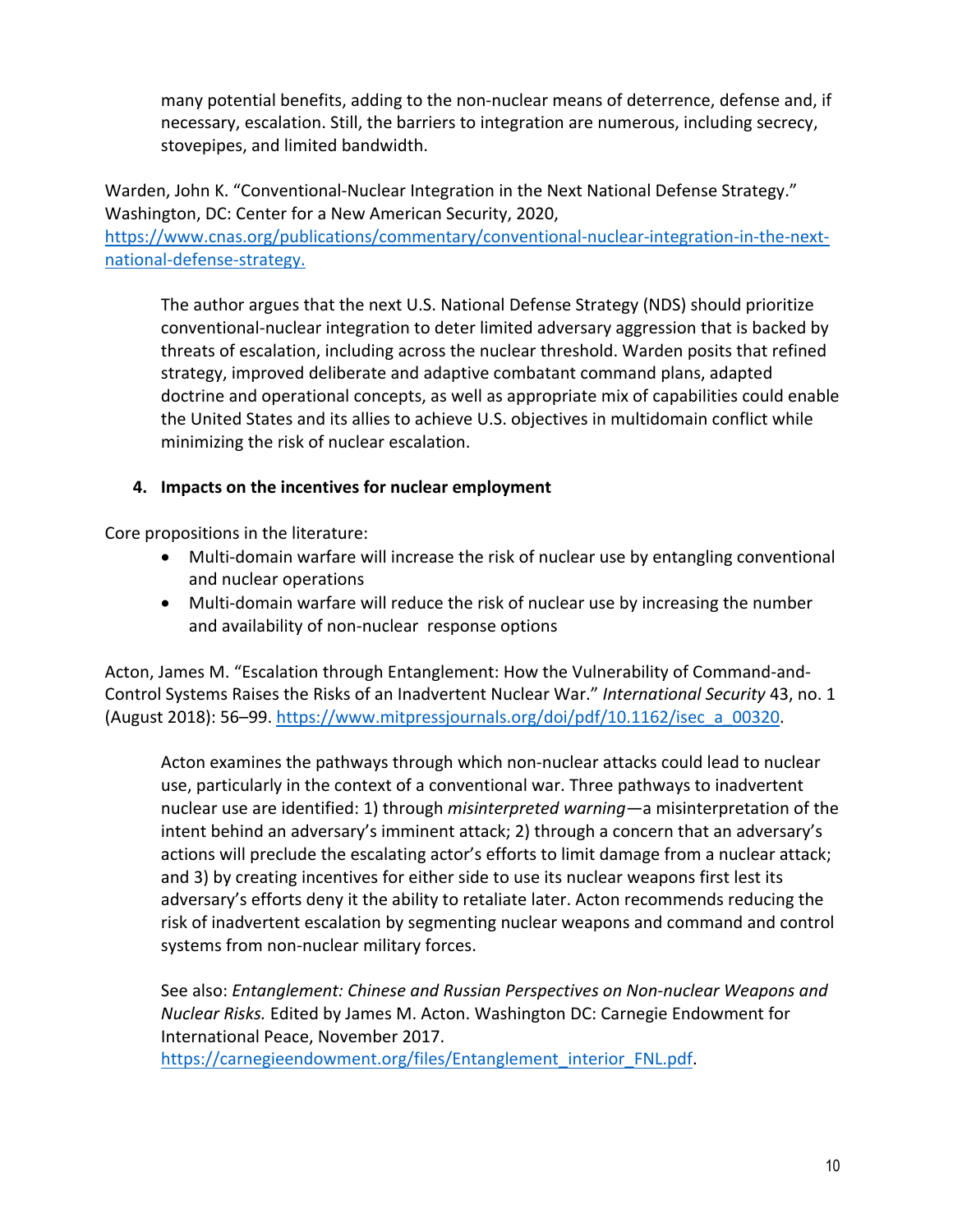Cunningham, Fiona S.; Taylor M. Fravel. "Dangerous Confidence? Chinese Views on Nuclear Escalation." *International Security* 44, no. 2 (Fall 2019): 61-109. https://www.mitpressjournals.org/doi/full/10.1162/isec\_a\_00359.

Cunningham and Fravel interviewed Chinese experts to assess their views on escalation control in conventional conflicts. In general, they found that Chinese experts and strategic writing expresses high confidence in China's ability to control the pace and scope of a conventional war. Chinese thinkers, in contrast, are skeptical of their ability to control nuclear escalation, a belief that may further encourage the belief that conventional wars can be kept limited and below the nuclear threshold. This confidence in conventional escalation control could create unanticipated pathways for nuclear escalation. In addition, the prominence of technologies such as counter-space weapons and offensive cyber weapons in Chinese strategy could create additional pathways to escalation in a U.S.-China conflict—pathways that may not be prominent in the minds of Chinese thinkers.

See also: Zhao, Tong. "Conventional long-range strike weapons of US allies and China's concerns of strategic instability." *The Nonproliferation Review*, 2020. https://doi.org/10.1080/10736700.2020.1795368.

Johnson, Dave. "Russia's Conventional Precision Strike Capabilities, Regional Crises, and Nuclear Thresholds." *Livermore Papers on Global Security* no. 3, Livermore, CA: Center for Global Security Research, February 2018. https://cgsr.llnl.gov/content/assets/docs/Precision-Strike-Capabilitiesreport-v3-7.pdf.

This Livermore Paper explores nuclear thresholds in Russian military doctrine, particularly how Russian thinking integrates the operational effects of conventional strikes with nuclear deterrence and coercion. Johnson concludes that Moscow views non-nuclear strategic weapons as a means of inflicting unacceptable demage in the early stages of conflict to force enemy capitualition, while still leaving decision-makers nuclear options.

Kreps, Sarah, Jacquelyn Schneider. "Escalation firebreaks in the cyber, conventional, and nuclear domains: moving beyond effects-based logics." *Journal of Cybersecurity* 5, no. 1 (2019). https://doi.org/10.1093/cybsec/tyz007.

Kreps and Schneider argue that impact of emerging technologies on escalation cannot be explained by the physical effects they create. In particular, they observe that the public perceives cyberattacks as qualitatively different than nuclear or conventional attacks of similar consequences. The individuals exhibit far more caution when it comes to responding aggressively to cyber conflict than either conventional or nuclear. This implies that cyberattacks create a threshold that restrains the escalation of conflict and there is a clear firebreak between cyberspace and either conventional or nuclear domains. The authors underline a need for better understanding which qualities of emerging technology may create new rungs on the escalation ladder and incentivize or deincentivize states to transition crises toward large-scale armed or nuclear conflict.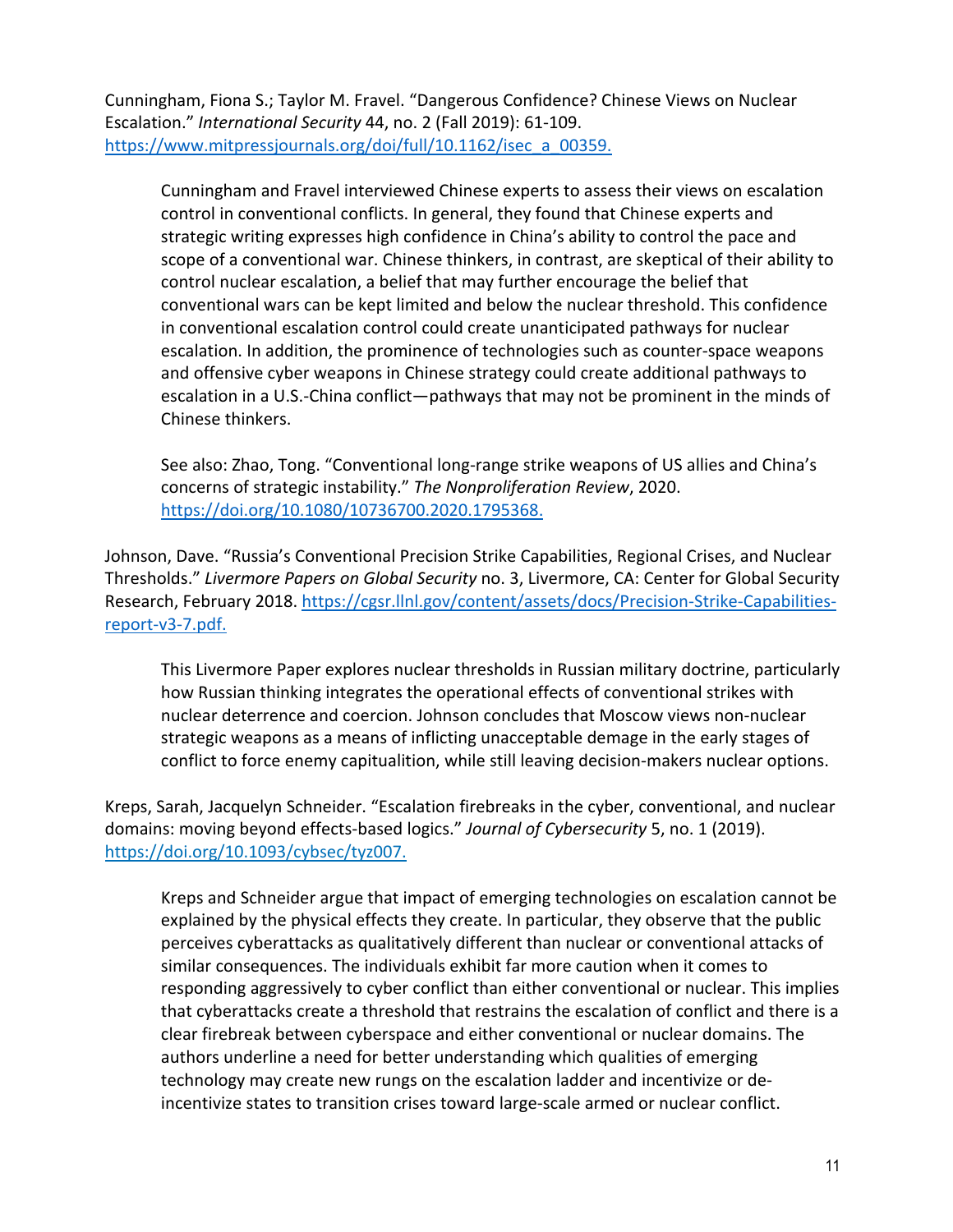#### **5. Impacts on the restoration of deterrence**

Core propositions in the literature:

- Multidomain warfare will erode confidence in assured retaliation by increasing the risk of a successful enemy counterforce strike
- Multidomain warfare will encourage greater risk taking to restore confidence in assured retaliation
- Multidomain warfare will increase willingness to keep escalating by a variety of means that may seem less risky than others
- Multidomain warfare does very little to change the calculus of deterrence among large nuclear-armed states armed with robust capabilities

# **a. On assured nuclear retaliation**

Gates, Jonathan. "Is the SSBN Deterrent Vulnerable to Autonomous Drones?" *RUSI Journal* 161, no. 6 (2016): 28–35. https://doi.org/10.1080/03071847.2016.1265834.

Gates argues that some analysts have overstated the anti-submarine warfare potential of autonomous drones. Some emerging technologies, such as magnetic anomaly detectors or very sensitive acoustic detectors, are demonstrating improved capability to detect submerged submarines. Most of these technologies only work at extremely close ranges, and efforts to use unmanned systems to cover wide swaths of open ocean are likely to be frustrated by the propulsion and fuel limitations of existing technologies. Therefore, a submarine underway in the open ocean will continue to enjoy a stealth advantage. Nevertheless, emerging technologies may enhance the capabilities of established antisubmarine warfare forces. They may also prove decisive in chokepoints, such as shallow waters or narrow sea lanes.

See also: Gower, John. "Concerning SSBN Vulnerability." *BASIC (British American Security Information Council)* (blog), June 10, 2016. https://basicint.org/blogs/rear-admiral-johngower-cb-obe/06/2016/concerning-ssbn-vulnerability---recent-papers/.

Kubiak, Katarzyna. "Quantum technology and submarine near-invulnerability." ELN Global Security Policy Brief, December 2020.

https://www.europeanleadershipnetwork.org/wp-content/uploads/2020/12/Quantumreport.pdf.

Geist, Edward and Andrew J. Lohn. "How Might AI Affect the Risk of Nuclear War?" Santa Monica, CA: RAND Corporation, 2018. https://www.rand.org/pubs/perspectives/PE296.html.

Geist and Lohn examine the impact of advanced computing on nuclear security through 2040, describing the types of anticipated concerns and benefits through two illustrative examples: AI for detection and for tracking and targeting and AI as a trusted adviser in escalation decisions. In view of the capabilities that AI may be expected to enable and how adversaries may perceive them, they conclude that AI has the potential to exacerbate emerging challenges to nuclear strategic stability by the year 2040, including by making mobile missile launchers vulnerable to preemption.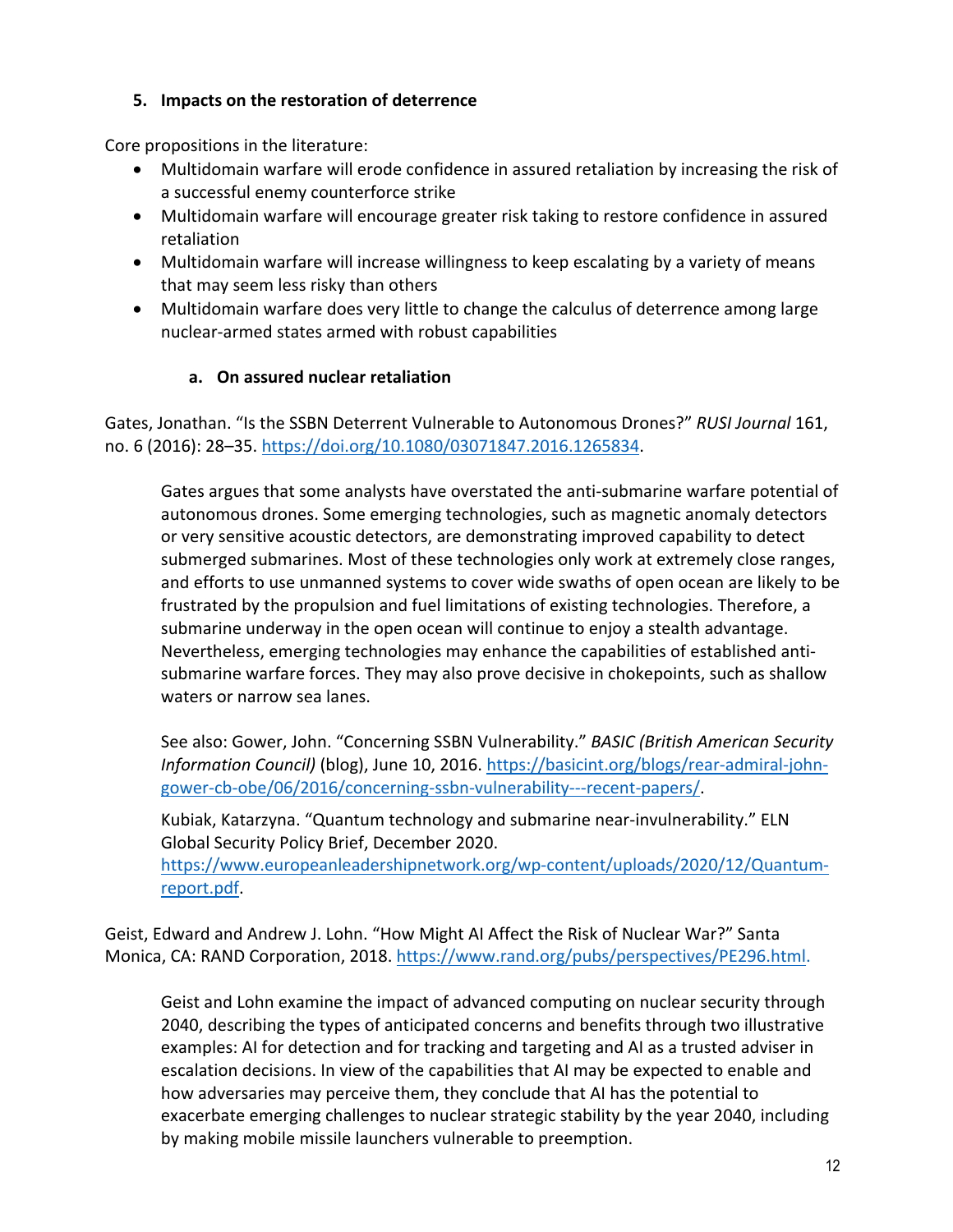Horowitz, Michael C., Paul Scharre, and Alexander Velez-Green. "A Stable Nuclear Future? The Impact of Autonomous Systems and Artificial Intelligence." Unpublished manuscript, December 2019. https://arxiv.org/abs/1912.05291.

The authors evaluate the relative impact of autonomous systems and artificial intelligence on nuclear stability. They argue that countries may be more likely to use risky forms of autonomy when they fear that their second-strike capabilities will be undermined, and that autonomous nuclear delivery platforms and vehicles could raise the prospect for accidents and miscalculation. They also assess that conventional military applications of autonomous systems could simultaneously influence nuclear force postures and first-strike stability in previously unanticipated ways.

Lieber, Keir A., and Daryl G. Press. "The New Era of Counterforce: Technological Change and the Future of Nuclear Deterrence." *International security* 41, no. 4 (2017): 9–49. https://www.belfercenter.org/sites/default/files/files/publication/isec\_a\_00273\_LieberPress.pd f.

Lieber and Press posit that two traditional approaches that countries relied on to ensure survivability of strategic forces – that is hiding and protecting the weapons - have been undercut by leaps in weapons accuracy and a revolution in remote sensing. This new era of counterforce then challenges the basis for confidence in contemporary deterrence stability by making the task of securing nuclear arsenals against first strike attack much more challenging.

Loss, Rafael, Joseph Johnson. "Will Artificial Intelligence Imperil Nuclear Deterrence?" *War on the Rocks*, 19 September 2019. https://warontherocks.com/2019/09/will-artificial-intelligenceimperil-nuclear-deterrence/.

Loss and Johnson dispute warnings that AI could erode the fundamental logic of nuclear deterrence by threatening secure second-strike forces. They argue that because of AI's inherent limitations, splendid counter-force will remain out of reach. While emerging technologies and nuclear force postures might interact to alter the dynamics of strategic competition, AI in itself will not diminish the deterrent value of today's nuclear forces.

Wilkening, Dean. "Hypersonic Weapons and Strategic Stability." *Survival* 61, no. 5 (2019): 129- 148. https://doi.org/10.1080/00396338.2019.1662125.

Wilkening presents an overview of hypersonic boost-glide and cruise missile technology and discusses implications for crisis and arms race stability. Because they do not follow a predictable flight path in the midcourse phase, hypersonic glide vehicles provide attackers with the capability to quickly destroy a target while evading detection by early warning systems. This also makes defense against glide vehicles difficult. Hypersonic cruise missiles may also enjoy a stealth advantage by flying at altitudes that are opaque to existing sensor systems. As a result, conventionally-armed hypersonic capabilities can pose a new threat to mobile missile forces. States that rely on mobile missiles for nuclear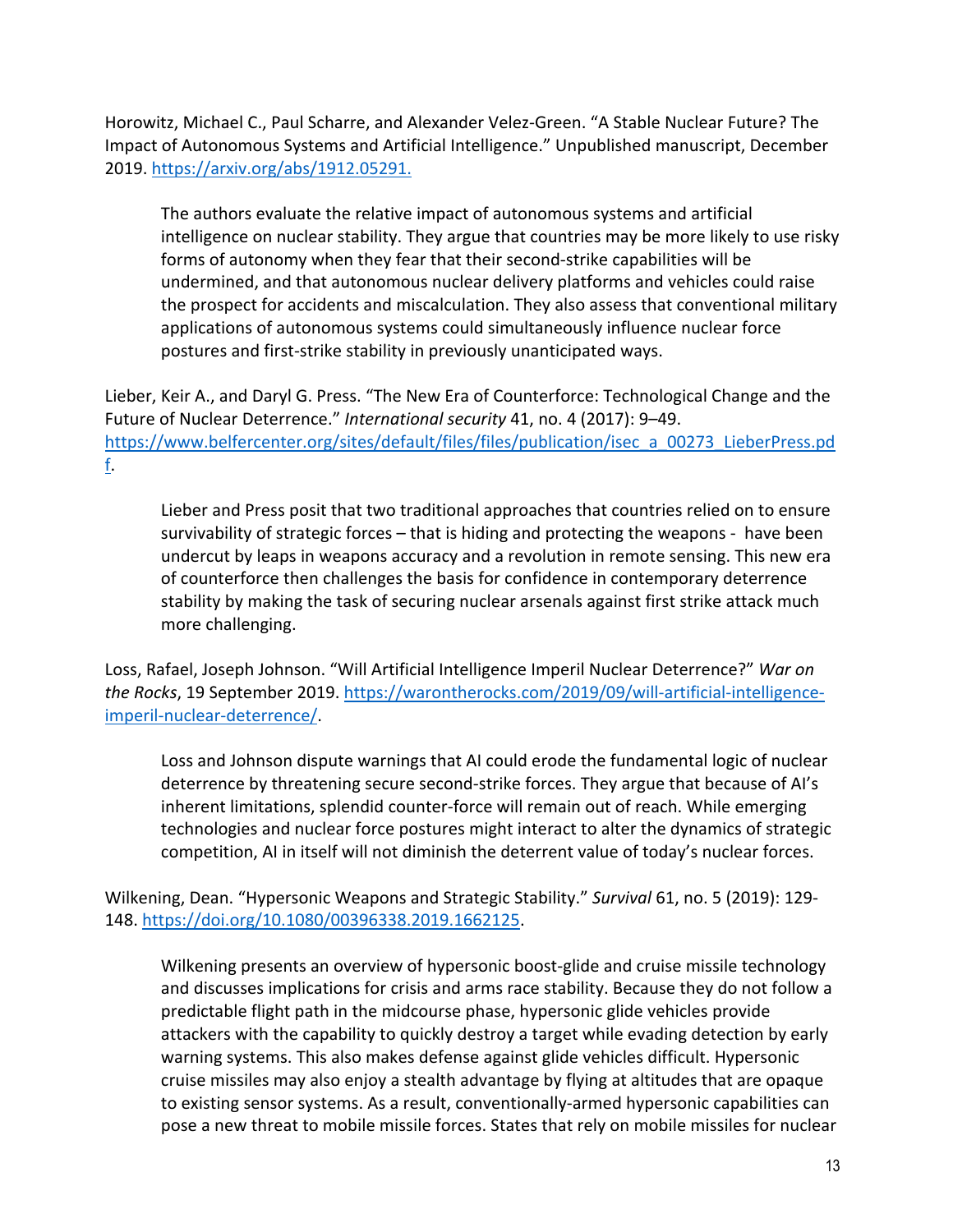deterrence may face additional first-strike incentives as a result. In contrast, the U.S. nuclear deterrent does not rely on mobile missile systems. The emergence of hypersonic capabilities may also foment arms racing.

# **b. On continuity of government**

## **6. Impacts on de-escalation and conflict termination**

Core proposition in the literature:

- Multidomain warfare will have an unpredictable effect on de-escalation and war termination.
- Multi-domain warfare may make a negotiated outcome impossible because one party to the conflict has been decapitated through attacks on "continuity of government" capabilities.

Lin, Herbert. "Escalation Dynamics and Conflict Termination in Cyberspace." *Strategic Studies Quarterly* 6, no. 3 (2012): 46-70. https://www.airuniversity.af.edu/Portals/10/SSQ/documents/Volume-06\_Issue-3/Lin.pdf.

The author stipulates that even though existing theories of escalation dynamics and conflict termination may serve as useful points of departure, it remains poorly understood today how these theories may apply in cyberspace. In the future, finding ways to manage cyber conflict will be even more intellectually challenging than it was for traditional conflict.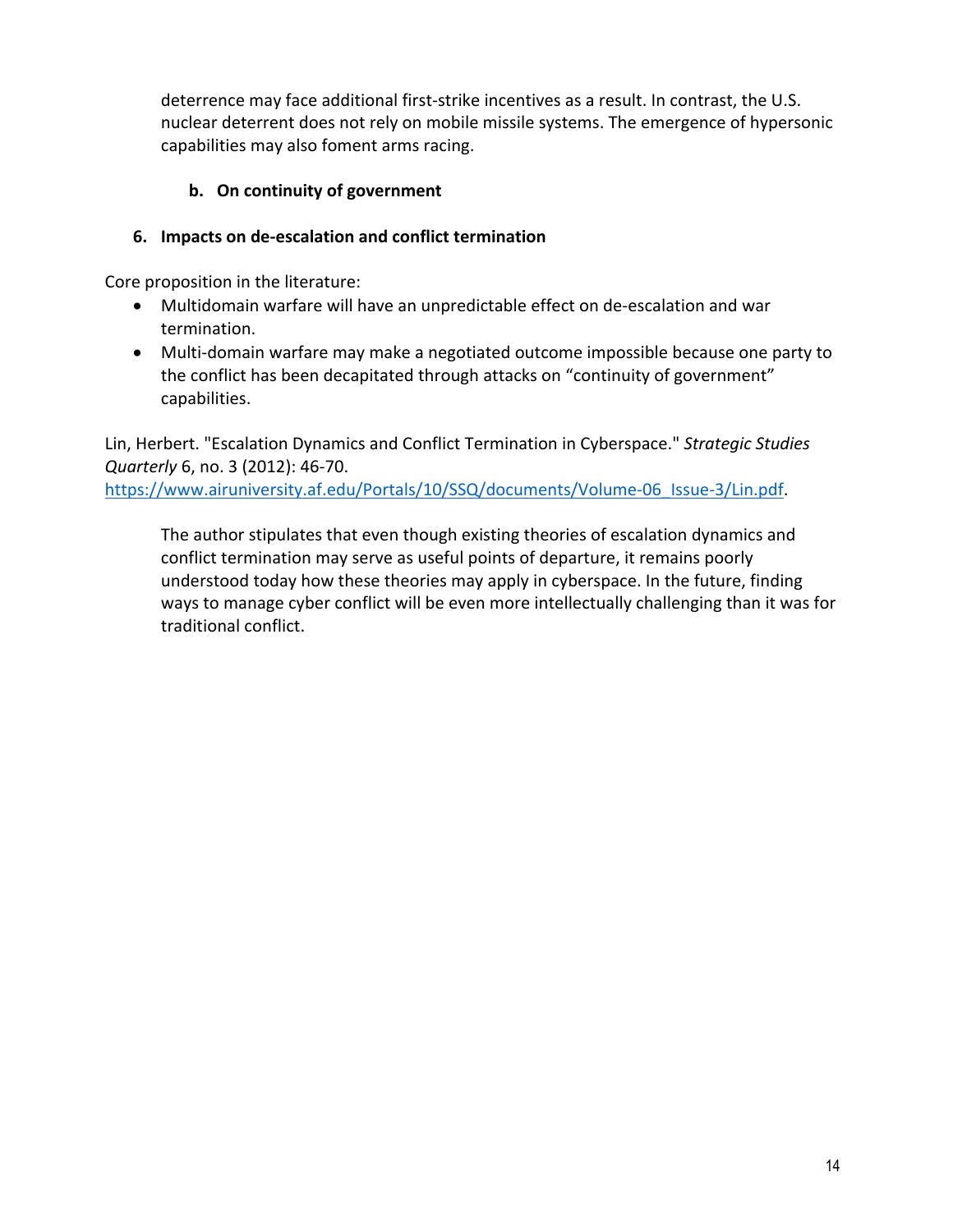# **Multi-domain Deterrence and Crisis Management**

#### **1. Impacts of new technologies on the ability to assess the adversary's course of action**

Core hypotheses in the literature:

- Multidomain complexity erodes crisis stability by undermining such assessments because of improved abilities to act covertly, thereby adding to the risks of crisis instability
- Multidomain complexity will improve confidence in such assessments by making an enemies capabilities and actions more transparent, thereby reinforcing crisis stability

Altmann, Jürgen, and Frank Sauer. "Autonomous Weapon Systems and Strategic Stability." *Survival* 59, no. 5 (2017): 117-42. https://doi.org/10.1080/00396338.2017.1375263.

Although not yet operational, autonomous weapons systems are likely to emerge in the near future. This development is due to decades of military research and development, the rapidly expanding commercial use of artificial intelligence and robotics, and the accelerating 'spin-in' of commercial technologies into the military realm. Drawing on lessons from the Cold War and the current military use of remotely controlled unmanned systems, Altman and Sauer argue that autonomous weapon systems are prone to proliferation and bound to foment an arms race resulting in increased crisis instability and escalation risks. However, this claim primarily relies on the perceived value that key state actors associated with autonomy. The potential drivers of horizontal proliferation are not considered.

Davis, Zachary S. "Artificial Intelligence on the Battlefield. An Initial Survey of Potential Implications for Deterrence, Stability, and Strategic Surprise." Livermore, CA: Center for Global Security Research, March 2019. https://cgsr.llnl.gov/content/assets/docs/CGSR-AI\_BattlefieldWEB.pdf.

The author explores artificial intelligence's (AI's) implications for national security applications. First, he provides a survey of AI applications for military and strategic operations. Second, potential drawbacks to AI are discussed, which could include the erosion of mutual strategic vulnerability, challenges with AI integration on the battlefield, and other "unknown unknowns" that could result from AI's convergence with other emerging technologies. AI could contribute to intelligence analysis, modelling and simulation, or the development of wargames.

Horowitz, Michael C., Sarah E. Kreps, and Matthew Fuhrmann. "Separating Fact from Fiction in the Debate over Drone Proliferation," *International Security* 41, no. 2 (October 2016): 7–42. https://www.mitpressjournals.org/doi/pdf/10.1162/ISEC a 00257.

The authors argue that drone proliferation is unlikely to lead to significant global instability. This line of reasoning stands in contrast to the view the drones are transformative technologies that will uproot global politics. The authors also argue against analysts who view drones as an evolution of existing military capabilities. Instead, they argue that drones' principal advantage lies in the ability to monitor remote areas.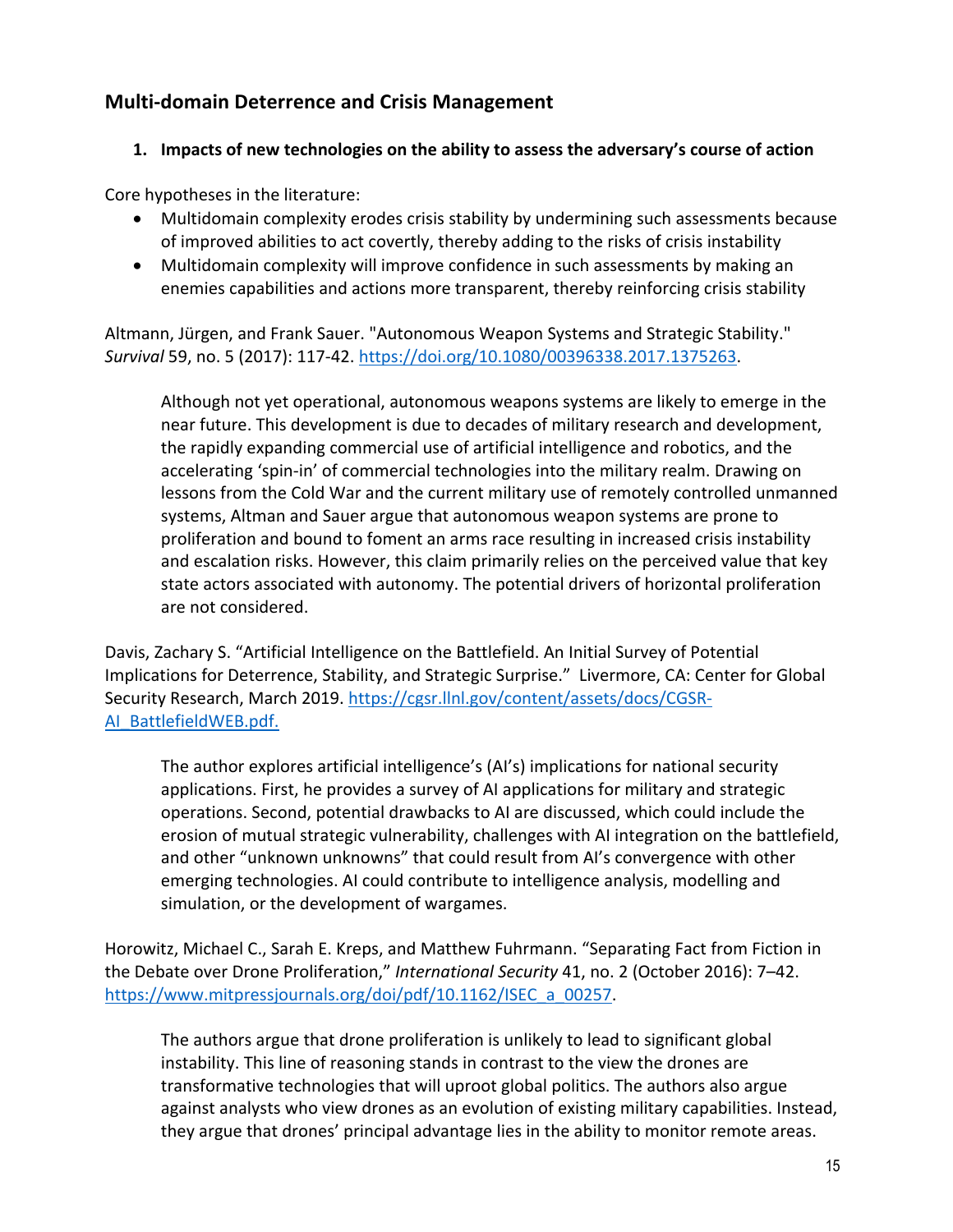But because drones are vulnerable to air defense systems, they are unlikely to transform international relations between militarily advanced states. As a result, they may be stabilizing in some cases (by allowing states to better understand potential rivals) and destabilizing in others (such as in cases in which the rules of engagement for drones are poorly understood).

National Research Council. *U.S. Air Force Strategic Deterrence Analytic Capabilities: An Assessment of Tools, Methods, and Approaches for the 21st Century Security Environment.* Washington, DC: The National Academies Press, 2014. https://www.nap.edu/catalog/18622/usair-force-strategic-deterrence-analytic-capabilities-an-assessment-of.

The study's authors were tasked with analyzing the myriad cross domain challenges limiting the U.S. Air Force's ability to deter adversaries and assure allies. The report calls for developing an analytic community to cultivate the necessary intellectual toolkit for personnel to prepare for a rapidly changing security environment, including the prospect of deep uncertainty. Training a corps of analysts who are knowledgeable in emerging technologies is necessary to grapple with complexity and provide leaders with sound advice on the battle field of the future and managing nuclear deterrence and assurance. Emerging technologies play a central role in a new conceptual framework to assess an adversary's intentions in an era characterized by complexity.

Rovner, Joshua. "Give Instability a Chance?" *War on the Rocks*. July 28, 2020. https://warontherocks.com/2020/07/give-instability-a-chance/.

Rovner considers the argument that there may be strategic benefits to the crisis instability created by new intelligence, surveillance and reconnaissance capabilities. Such technologies could provide possessors with a potential first strike advantage. Rovner discusses the competing views that this instability is either helpful or hurtful for deterrence. Advocates of "optimum instability" argue that potential aggressors may be more deterred if they fear the possibility, however remote, that they could suffer a disarming first strike. Rovner concedes the logic of this argument but argues that there are several practical challenges to a policy of optimum instability.

#### **2. Impacts on the ability to consult and deliberate**

Core hypotheses in the literature:

- Multidomain complexity robs the consultative process of time and clarity
- Multidomain complexity drives increased reliance on autonomous systems, reducing human control.

Hersman, Rebecca, et al. "Under the Nuclear Shadow: Situational Awareness Technology and Crisis Decisionmaking." Washington, DC: Center for Strategic and International Studies, March 18, 2020. https://ontheradar.csis.org/analysis/final-report/.

The authors find that the chance of conflict or crises between nuclear armed states is increasing due to the shared reliance of nuclear and conventional forces on common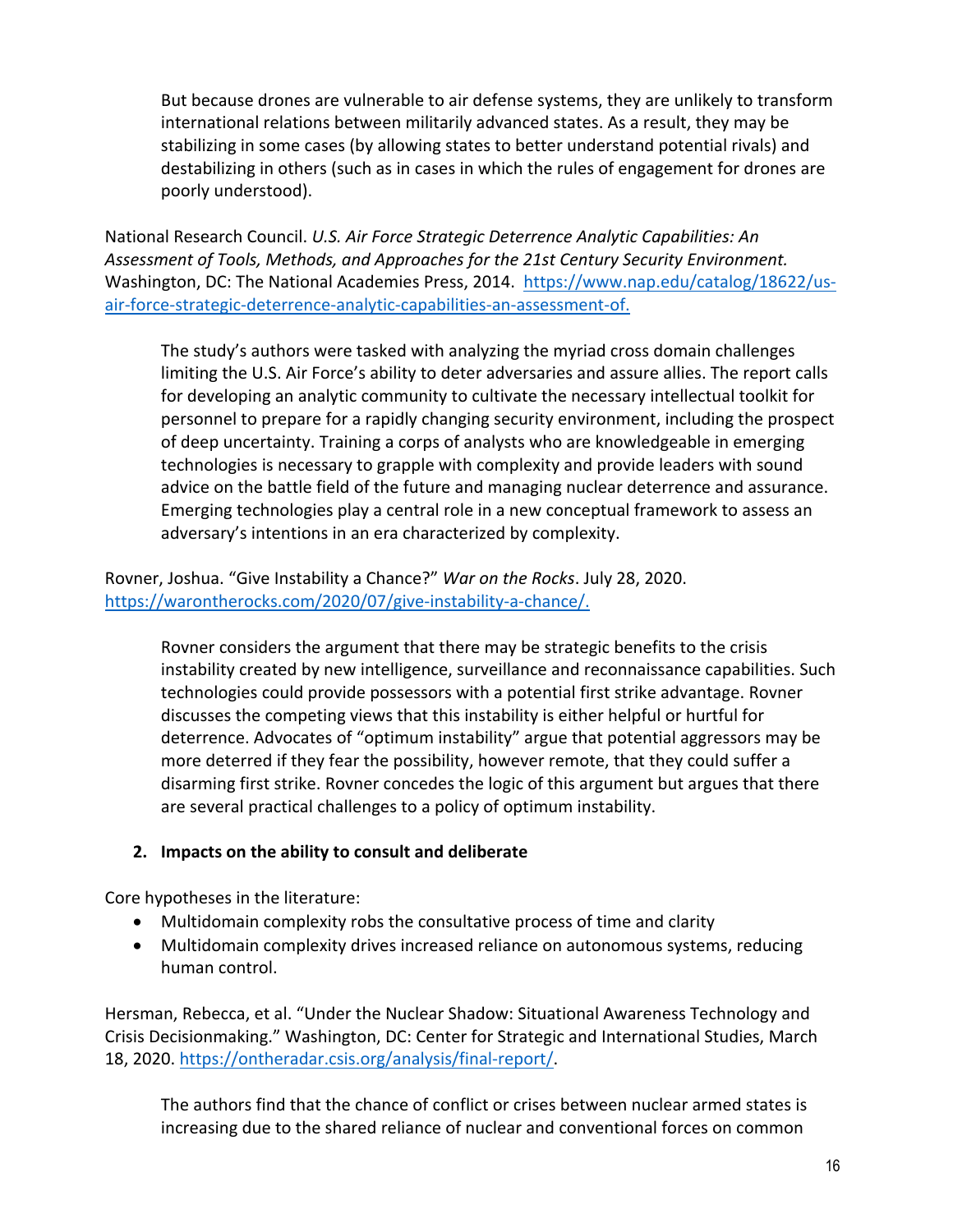situation awareness systems. Emerging situational awareness technology could further influence nuclear decision making. The authors identify three escalation pathways that result from the current and emerging set of situational awareness capabilities: provocation, entanglement, and information complexity. Nuclear decision makers, they argue, must assess the risks and benefit of complex situational awareness technologies to better avoid the risk of biased decision making. To do so, new perspectives on information dominance are needed.

See also: Hersman, Rebecca, "Wormhole escalation in the new nuclear age," *Texas National Security Review*, Summer 2020. https://tnsr.org/2020/07/wormhole-escalationin-the-new-nuclear-age/

Johnson, James. "Delegating strategic decision-making to machines: Dr. Strangelove Redux?" *Journal of Strategic Studies* (2020): 1-39. DOI: 10.1080/01402390.2020.1759038.

Johnson analyzes the impact of strategic stability of the use of artificial intelligence (AI) in the strategic decision-making process, in particular, the risks and trade-offs of predelegating military force (or automating escalation) to machines. The author echoes the concerns of other analysts that AI-enabled decision making can lead to undesirable outcomes. However, Johnson argues that the risks of delegating decision making to AI are not that AI systems might make decisions based on hidden biases or bad logic, but rather that AI may induce overconfidence in response in situations that would be better managed with caution and prudence. Implementing AI into early warning systems may fail in periods of crisis instability when cyberattacks, for instance, precipitate systemic failure that could magnify the conditions leading to inadvertent escalation.

Technology for Global Security, Preventive Defense Project, Stanford University, Nautilus Institute, N2 Collaborative. "Social Media Storms And Nuclear Early Warning Systems. A Deep Dive and Speed Scenarios Workshop." January 8, 2019. https://securityandtechnology.org/wpcontent/uploads/2020/07/social\_media\_nuclear\_war\_synthesis\_t4gs\_report.pdf.

Social media's ability to drastically accelerate communication poses a unique challenge to managing Nuclear Command, Control and Communication (NC3) in crises. The authors analyzes four case studies, primarily in Asia, to assess how social media amplifies tensions that threatens to boil over into nuclear weapons use. Across each scenario, the authors called for creating circuit breakers to intentionally slow escalatory spirals that social media amplifies. Hot lines, shared sensor data, market and third-party communication channels, all can provide policy makers with timely information that prevents social media from corrupting rational thought in determining the use of nuclear weapons. Although the task is significant, all parties from policy makers to social media users can play an important role in preventing social media's pace from fueling escalation amidst crises.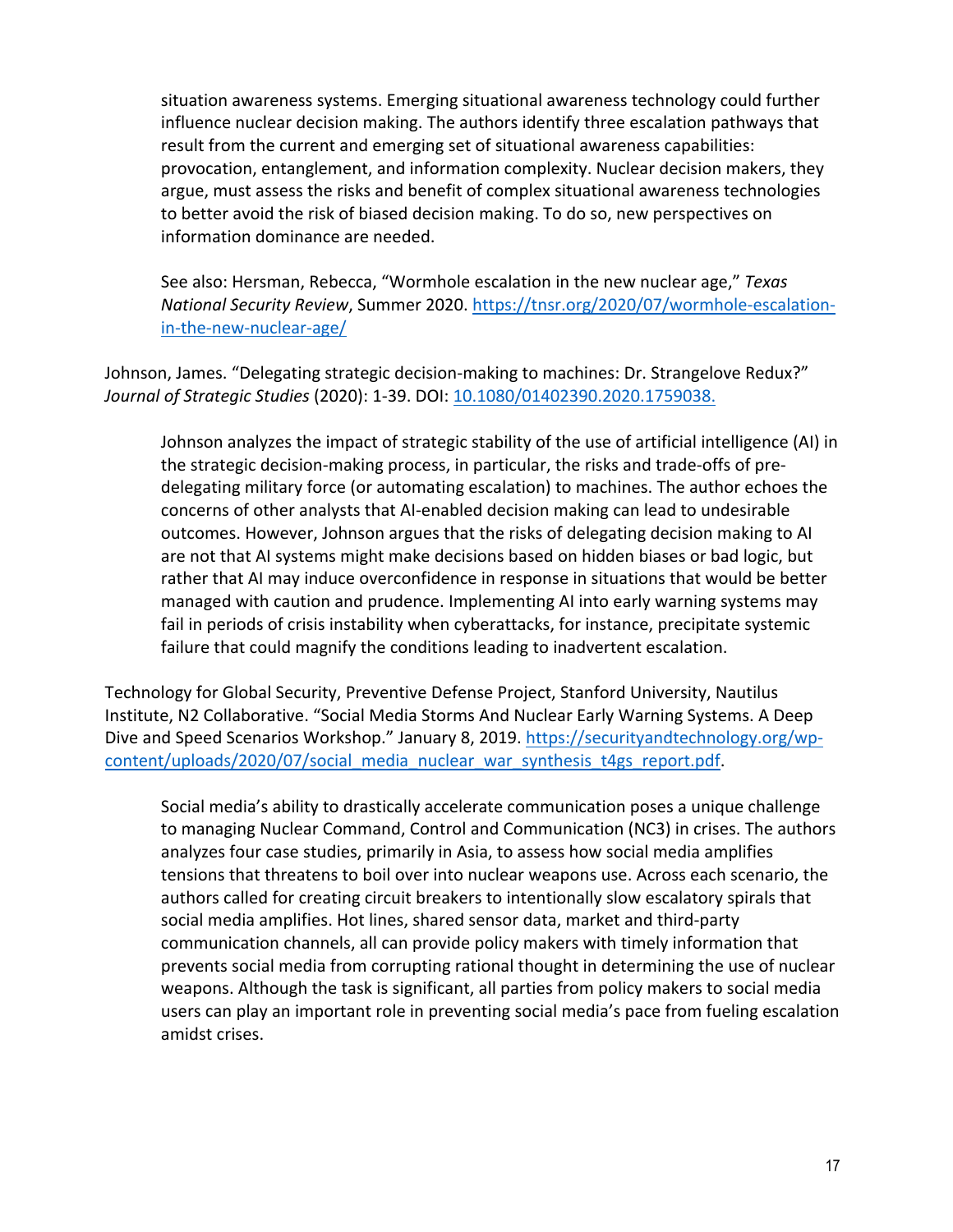Unal, Beyza and Patricia Lewis. "Cybersecurity of Nuclear Weapons Systems Threats, Vulnerabilities and Consequences." London, UK: Chatham House, January 2018. https://www.chathamhouse.org/sites/default/files/publications/research/2018-01-11 cybersecurity-nuclear-weapons-unal-lewis-final.pdf.

The authors assess the cyber risks and vulnerabilities associated with nuclear weapons, the current state of offensive cyber activities against nuclear weapons, and provide recommendations towards improving resilience. Challenges arise because nuclear weapon systems were developed before many of these digital vulnerabilities because apparent. Cyber risks are different in peacetime and during times of heightened tensions. Nuclear weapon states are responsible for ensuring the resiliency of their nuclear weapons, but input from academia and civil society should be encouraged. The authors mention that if a command and control system has been compromised, it will not be trusted for decision making, which could affect the ability to consult and deliberate.

#### **3. Impacts on signaling to adversaries and allies**

Core propositions in the literature:

- Multidomain complexity adds to the fog of war, complicating messaging
- Multidomain complexity can improve signaling by allowing more direct channels
- Multidomain dominance by one actor over another creates strong one-way messaging opportunities

Green, Brendan R., and Austin Long. "Invisible Doomsday Machines: The Challenge of Clandestine Capabilities and Deterrence." *War on the Rocks*, December 15, 2017. https://warontherocks.com/2017/12/invisible-doomsday-machines-challenge-clandestinecapabilities-deterrence/.

The authors discuss how clandestine military capabilities may be used for political military objectives, such as deterrence. Secrecy and surprise are assets for any military operation, but the utility of clandestine capabilities is significantly degraded when revealed. As a result, clandestine capabilities are often compartmentalized, and those with full knowledge of such systems are small. To decide whether to reveal or conceal a capability in support of deterrence strategies, policy makers should consider its uniqueness and whether or not it provides opportunities for deception.

See also: Long, Austin, and Brendan R. Green. "Stalking the secure second strike." *Journal of Strategic Studies*, 38:1 (2015): 38-73. https://doi.org/10.1080/01402390.2014.958150.

Meserole, Chris. "Artificial Intelligence and the Security Dilemma." Brookings (blog), November 6, 2018. https://www.brookings.edu/blog/order-from-chaos/2018/11/06/artificial-intelligenceand-the-security-dilemma/.

Meserole contends that the uncertainty surrounding AI may intensify security dilemmas between rivals, potentially precipitatingan AI arms race or the outbreak of war. Although technical advances occur rapidly and could precipitate an escalation spiral, there are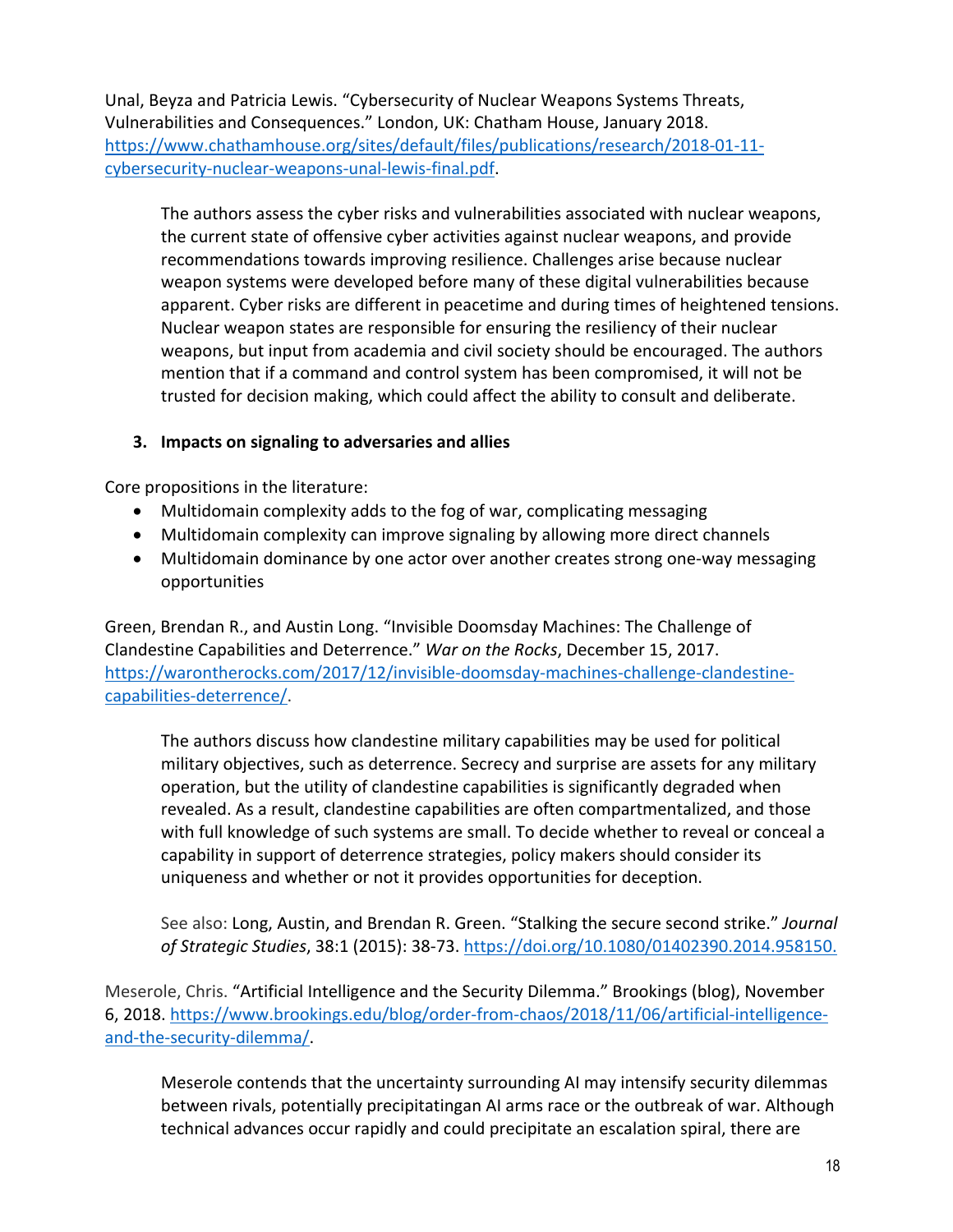avenues for cooperation between the United States and China to prevent issues of uncertainty or complexity from stoking escalation. Meserole finds that partial cooperation and competition offers the best solution to head off an AI arms race while also opening channels of communication between the two states. An AI arms race will exacerbate the brewing security dilemma between the United States and China, and action is necessary to forestall the consequences of technological uncertainty.

Montgomery, Evan Braden. "Signals of strength: Capability demonstrations and perceptions of military power." *Journal of Strategic Studies* 43, no.2 (2020): 309-330 https://doi.org/10.1080/01402390.2019.1626724.

States have historically relied on capability demonstrations to deter and assure, reaping political benefits from signaling strength. Today's technological arms race increases incentives for states to demonstrate capabilities of emerging technologies. The uncertainty and opacity of virtual emerging technologies elude the traditional rationale for demonstration by demanding secrecy lest technology weaken the intended effects. Demonstrations of physical emerging technologies such as hypersonic missiles or robotics, on the other hand, can signal technological achievement without surrendering secret operational or technological data. The benefits of deterring, assuring, or imposing costs by signaling may not accrue as directly as in the past once emerging technologies replace traditional weapons systems.

Zegart, Amy. "Cheap fights, credible threats: The future of armed drones and coercion." *Journal of Strategic Studies* (2018): 6-46. https://doi.org/10.1080/01402390.2018.1439747.

The author argues that armed drones could be used as a coercive signaling tool by a state with advanced drone technology against another without it. This is contrary to preexisting conclusions on the coercive use of armed drones, because drones are inherently cheaper than other forms of intervention. Based on survey results from senior foreign military officers, the author finds that drones may be as credible as ground troops in signaling because it is more likely that armed drone operations could be sustained for periods of time.

Wong, Yuna Huh, et al. *Deterrence in the Age of Thinking Machines*. Santa Monica, CA: RAND Corporation, 2020.

https://www.rand.org/content/dam/rand/pubs/research\_reports/RR2700/RR2797/RAND\_RR27 97.pdf.

The report presents the results of a wargame exploring the impact of AI and autonomous systems on deterrence and escalation in a hypothetical future conflict scenario involving the United States, China, Japan, South Korea, and North Korea. The wargame resulted in several interesting outcomes. In the game, manned systems had a stronger deterrent effect than unmanned systems, as the stakes of attacking manned systems were seen as higher. In addition, greater reliance on unmanned systems at the expense of human troops was not seen by U.S. allies as a signal a reduced security commitment. Rather, they were seen as more capable and more likely to be deployed in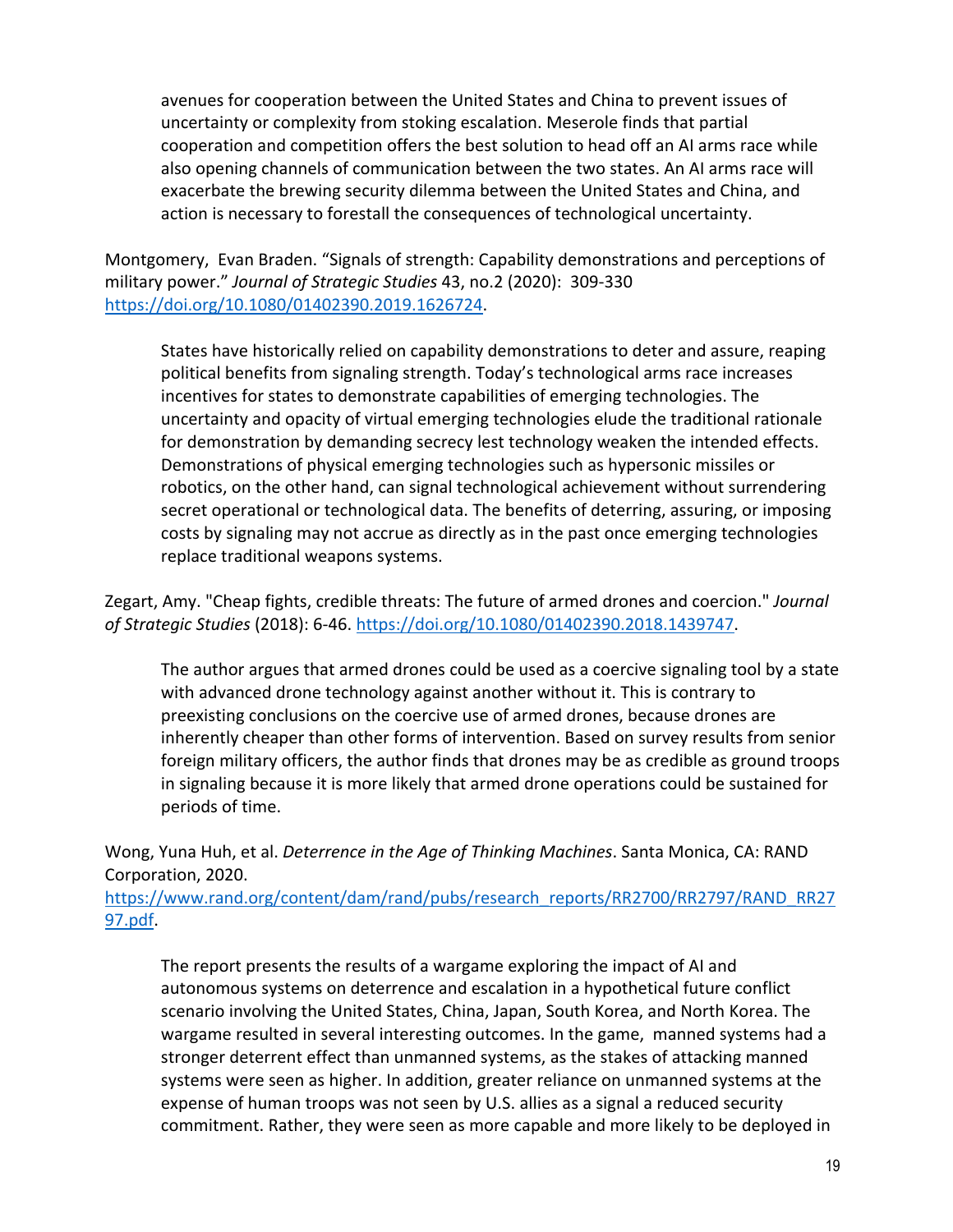combat. Delegating control to autonomous systems was used to signal resolve to the adversary. Finally, greater reliance on autonomous systems resulted in both deliberate and inadvertent escalation.

## **4. Impacts on the ability to integrate operations for strategic effect**

Core propositions in the literature:

- Multidomain competition strengthens the capability for integration by advanced states
- Multidomain competition favors those with advanced command-and-control systems enabling all-domain operations
- Multidomain competition erodes the ability to dominate

Boulanin, Vincent, et al. *Artificial Intelligence, Strategic Stability and Nuclear Risk*. Solna, Sweden: Stockholm International Peace Research Institute, June 2020. https://www.sipri.org/sites/default/files/2020- 06/artificial intelligence strategic stability and nuclear risk.pdf.

An AI renaissance, the authors of this report contend, enabled a series of technological advances that signal how the rapid implementation of AI across weapons systems can damage strategic stability. The boundaries of AI's impact on strategic and conventional weapons has not yet reached maturity, and will not for quite some time. In spite of this, current technological advancements convince the authors that risk of inadvertent escalation will only increase when AI is operationalized in nuclear weapons systems. The report concludes with a call for a return to arms control agreements for negotiation between states, confidence building measures, collaboration on universal AI applications, and agreement among nuclear armed states for the limited employment of AI in their nuclear weapons systems.

Clark, Brian, Daniel Pratt and Harrison Schramm. "Mosaic Warfare: Exploiting Artificial Intelligence and Autonomous Systems to Implement Decision-Centric Operations." Washington, DC: Center for Strategic and Budgetary Assessments, 2020.

https://csbaonline.org/research/publications/mosaic-warfare-exploiting-artificial-intelligenceand-autonomous-systems-to-implement-decision-centric-operations/publication/1.

The authors argue that despite ongoing efforts to realign U.S. defense posture and better integrate capabilities across domains, the U.S. military may be unable to gain and maintain superiority over its great power competitors by simply using improved versions of today's forces. Instead, a new warfighting approach is needed that uses artificial intelligence and autonomous systems as the foundation of a decision-centric warfare that enables faster and more effective decisions. AI and autonomous systems can greatly increase adaptability for U.S. forces and create complexity or uncertainty for the enemy. Since the next major arena of military competition could be information and decisionmaking, the U.S. military could establish a prolonged advantage by harnessing emerging technologies for AI and autonomous systems.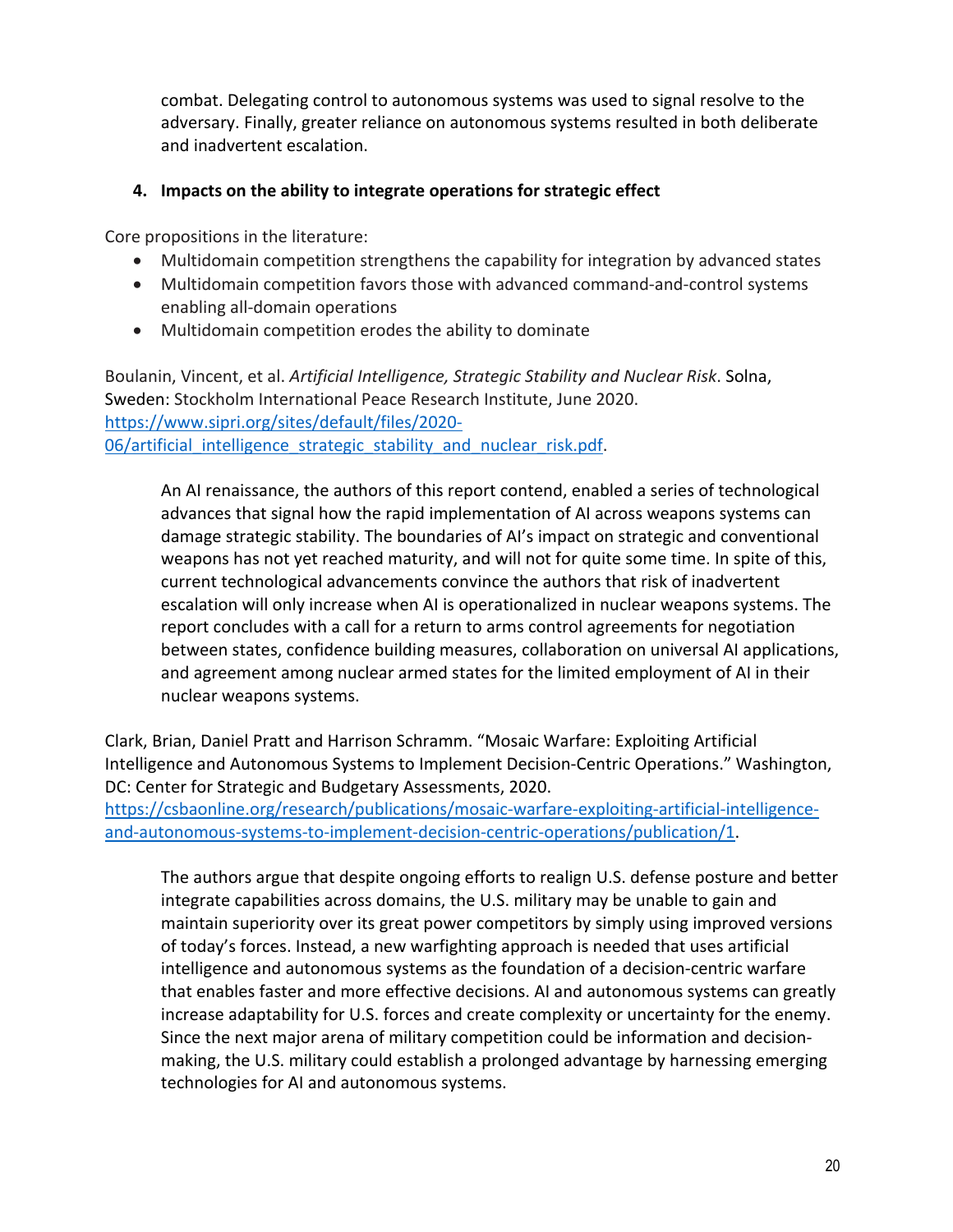Futter, Andrew. "The Risks Posed by Emerging Technologies to Nuclear Deterrence." In *Perspectives on Nuclear Deterrence in the 21st Century*, edited by Unal, Beyza, et al. London, UK: Chatham House, April 2020. https://www.chathamhouse.org/sites/default/files/2020-04-20 nuclear-deterrence-unal-et-al.pdf.

Of all the technologies listed as "emerging", the author assesses that the two main technologies that could challenge nuclear deterrence are sensing technologies and artificial intelligence. The author notes that while new technologies have been introduced into nuclear weapon systems, such as stealth aircraft and cruise missiles, these have reinforced rather than upset the status quo. In contrast, newer emerging technologies may augment or replace functions typically reserved for nuclear weapons. Integrating new technologies may bring new challenges, stating that "it is much harder to assess or quantify the threat posed by intangible computer code than it is for a large and conspicuous nuclear-armed ballistic missile."

*Space Strategy at a Crossroads: Opportunities and Challenges for 21st Century Competition*. Edited by Benjamin Bahney. Livermore, CA: Center for Global Security Research, May 2020. https://cgsr.llnl.gov/content/assets/docs/space-strategy-at-acrossroads.pdf

This edited volume contains contributions from various strategic thinkers on the role of space in the U.S. national defense strategy, existing strategies for war in space and space in war, and necessary partnerships for managing long-term strategic competition. The contributors identify challenges to integrating space defense into existing deterrence strategies and way to involve the U.S. space force and other stakeholders, such as the scientific research community and allies, in these goals. This will require moving past historical silos in different domains and embracing both top-down and bottom-up approaches for creating and operationalizing strategies.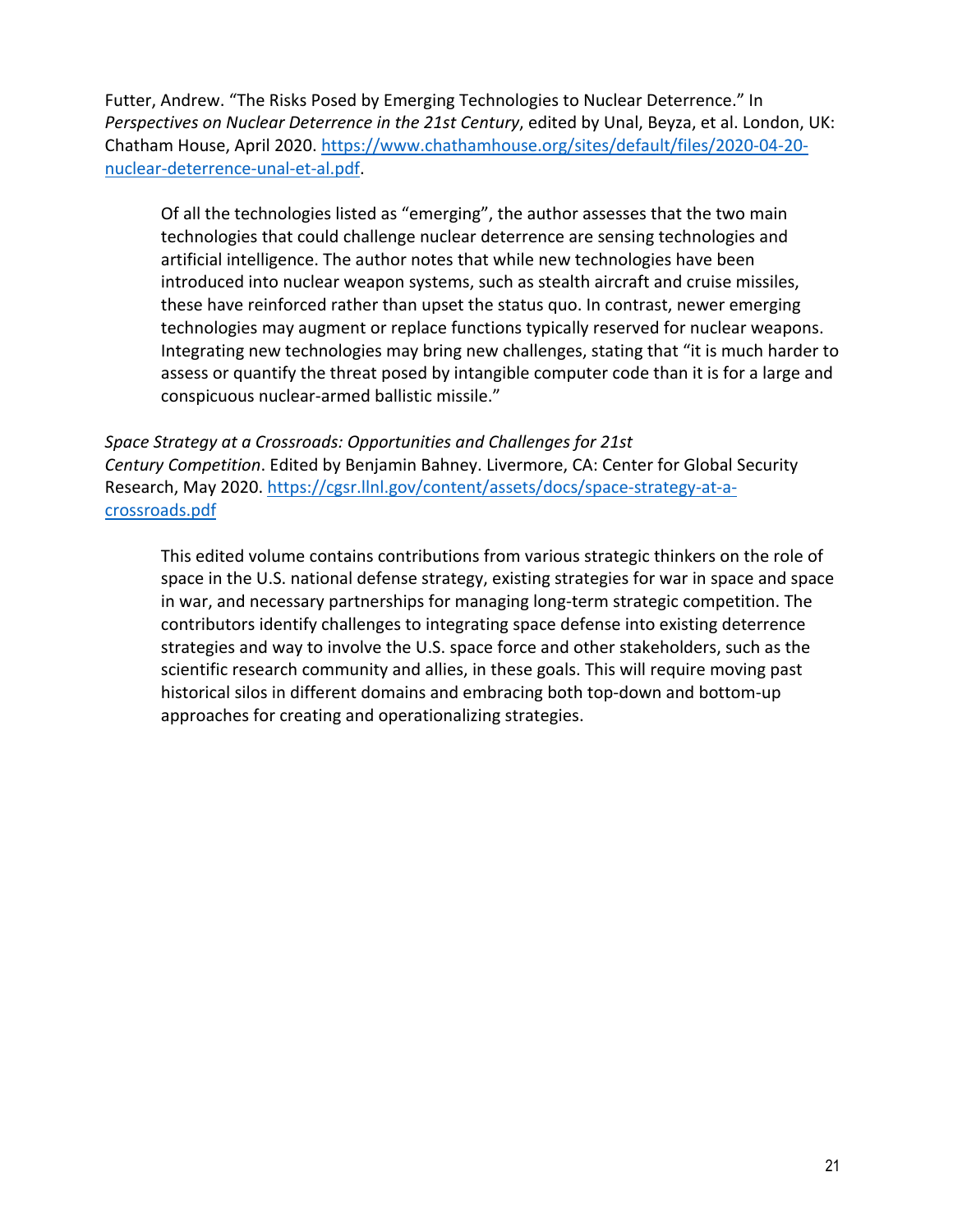# **Multi-domain Competition and Peacetime Rivalry**

# **1. Impacts on the ability to gain new advantages of political or military consequence**

Core propositions in the literature:

- Multidomain competition creates a potential for significant new strategic military advantages for those first to master the needed doctrinal and operational innovations
- Multidomain competition favor those capable of managing complexity
- Multidomain competition creates advantages that are likely to prove short-lived
- Multidomain competition will encourage competition in complex and poorly understood technologies, thereby eroding arms race stability

Abercrombie, Clarence; and Heather Venable. "Muting the Hype over Hypersonics: The Offense-Defense Balance in Historical Perspective." *War on the Rocks*. May 28, 2019. https://warontherocks.com/2019/05/muting-the-hype-over-hypersonics-the-offensedefensebalance-in-historical-perspective/.

The authors argue that arms races will always oscillate between the dominance of offensive and defensive capabilities and hypersonic weapons are no exception. The dominance of offensive capabilities can emphasize the deterrent effect of mutually assured destruction and stabilize global security. While there is currently no effective defense against hypersonic weapons, history suggests that defenses will inevitably emerge—one such option is the potential for directed energy defenses. On the offensive side, a stable balance of power requires some degree of parity in hypersonic capabilities.

Horowitz, Michael C., Gregory C. Allen, Edoardo Saravalle, Anthony Cho, Kara Frederick, and Paul Scharre. "Artificial Intelligence and International Security." Washington, DC: Center for a New American Security, July 2018. https://www.cnas.org/publications/reports/artificial-intelligenceand-international-security.

The authors examine the potential consequences of advances in artificial intelligence for the national security community. Nearly every aspect of national security could be transformed by artificial intelligence. AI has applications for defense, intelligence, homeland security, diplomacy, surveillance, cybersecurity, information, and economic tools of statecraft. The authors argue that AI is not clearly positive or disruptive. There are many areas where the United States and its allies would benefit from a wider application of AI, but there are areas where restraints are needed to restrict the disruptive effects of this technology.

Kania, Elsa B. "Chinese Military Innovation in the AI Revolution." *The RUSI Journal* 164, no. 5-6: 26-34. https://www.tandfonline.com/doi/abs/10.1080/03071847.2019.1693803. DOI: 10.1080/03071847.2019.1693803.

The Chinese People's Liberation Army (PLA) anticipates that today's advances in emerging technologies, particularly AI, could catalyze a new military revolution. The PLA's capacity to operationalize AI for national defense will be shaped and possibly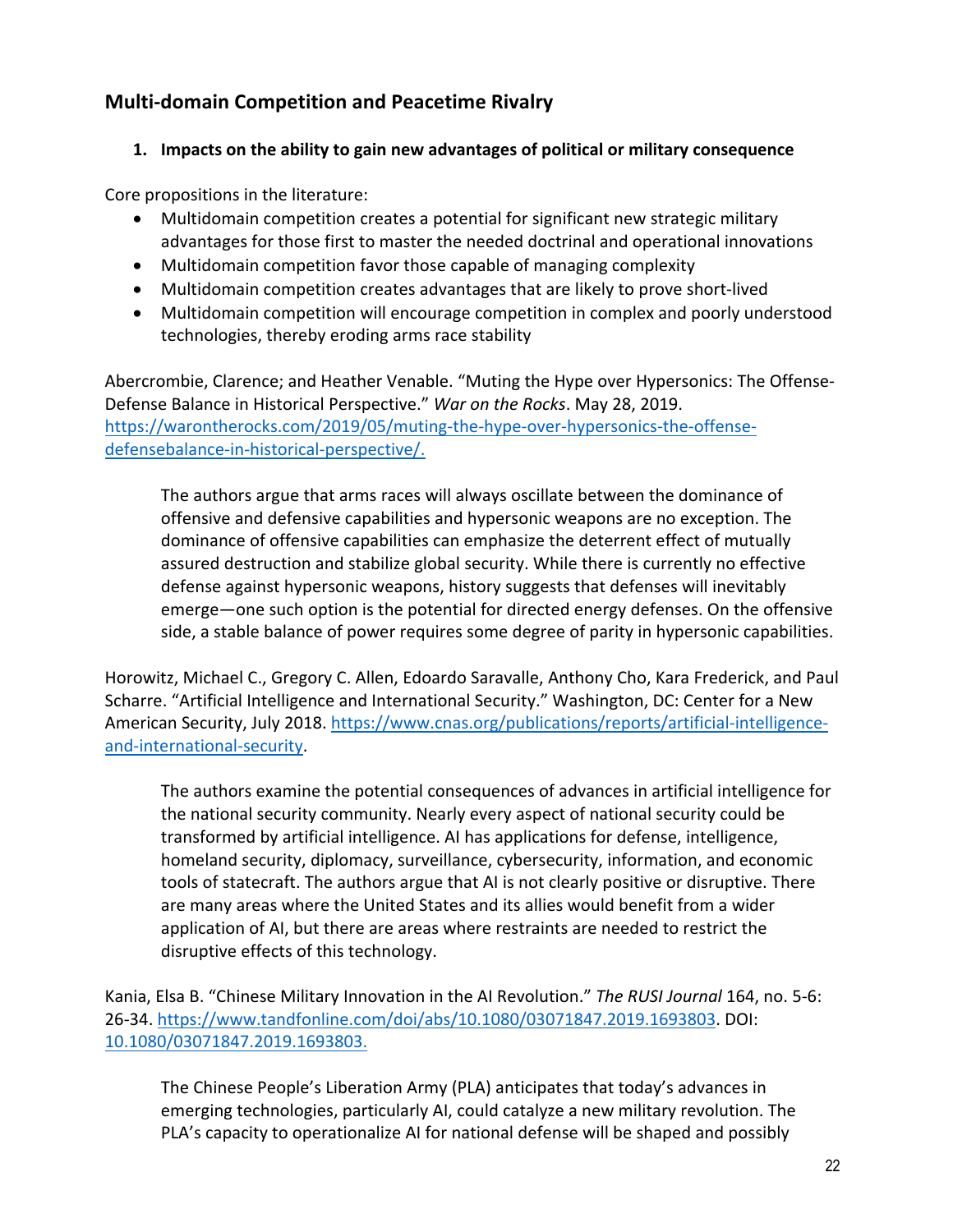constrained by the challenges of military big data. The PLA is concerned with improving its collection, management and processing of data. Success in intelligentized warfare will depend upon building up a high-quality pool of military data, an integral foundation for intelligent command and control. If successful, the PLA could succeed in realizing its aspirations of becoming a world-class military, changing the balance of power in the Indo-Pacific and beyond.

Kallenborn, Zachary, and Philipp C. Bleek. "Swarming Destruction: Drone Swarms and Chemical, Biological, Radiological, and Nuclear Weapons." *The Nonproliferation Review* 25, no. 5–6 (September 2, 2018): 523–43. https://doi.org/10.1080/10736700.2018.1546902.

Drone swarms are multiple unmanned systems capable of coordinating their actions to accomplish shared objectives. These swarms have major implications for the future of warfare. One important set of implications relates to the ability of drone swarms to complement, challenge, and even substitute for chemical, biological, radiological, and nuclear (CBRN) weapons. Swarming drones might enable more effective CBRN delivery, they might facilitate standoff detection, or otherwise impede an adversary's ability to threaten or employ CBRN weapons. At the same time, many CBRN-relevant applications of this technology entail significant technical challenges even for very sophisticated states, so uncertainty remains around whether, how much, and when drone-swarm technology will complement, challenge, or substitute for CBRN weapons.

Kania, Elsa B. and John K. Costello, "Quantum technologies, U.S.-China strategic competition, and future dynamics of cyber stability," 2017 International Conference on Cyber Conflict (CyCon U.S.), Washington, DC, 2017, pp. 89-96, doi: 10.1109/CYCONUS.2017.8167502.

The current realities of the cyber domain could be radically disrupted by the advent of quantum communications and quantum computing. The consequent challenges for future cyber security and strategy require a nuanced analysis of these technologies and their likely employment by major powers. These quantum technologies could advantage defense and offense in the cyber domain. While the "shield" enabled by quantum communications would contribute to technological deterrence through denial, the asymmetries of vulnerability that might result could potentially undermine military cyber stability, while exacerbating the risks of misperception through complicating intelligence collection. The strategic impact of these disruptive technologies will depend upon the approaches of great powers, particularly the United States and China.

Lindsay, Jon R. and Gartzke, Erik. "Politics by many other means: The comparative strategic advantages of operational domains." *Journal of Strategic Studies*, 2020. https://doi.org/10.1080/01402390.2020.1768372

The land, sea, air, space, and cyber domains have distinct operational characteristics. Specialization in the means of using or threatening force is not just a technical issue because choices to use different kinds of military instruments have political consequences. Conventional and nuclear capabilities in these domains have comparative advantages and disadvantages for three general types of strategy – coercion, warfighting,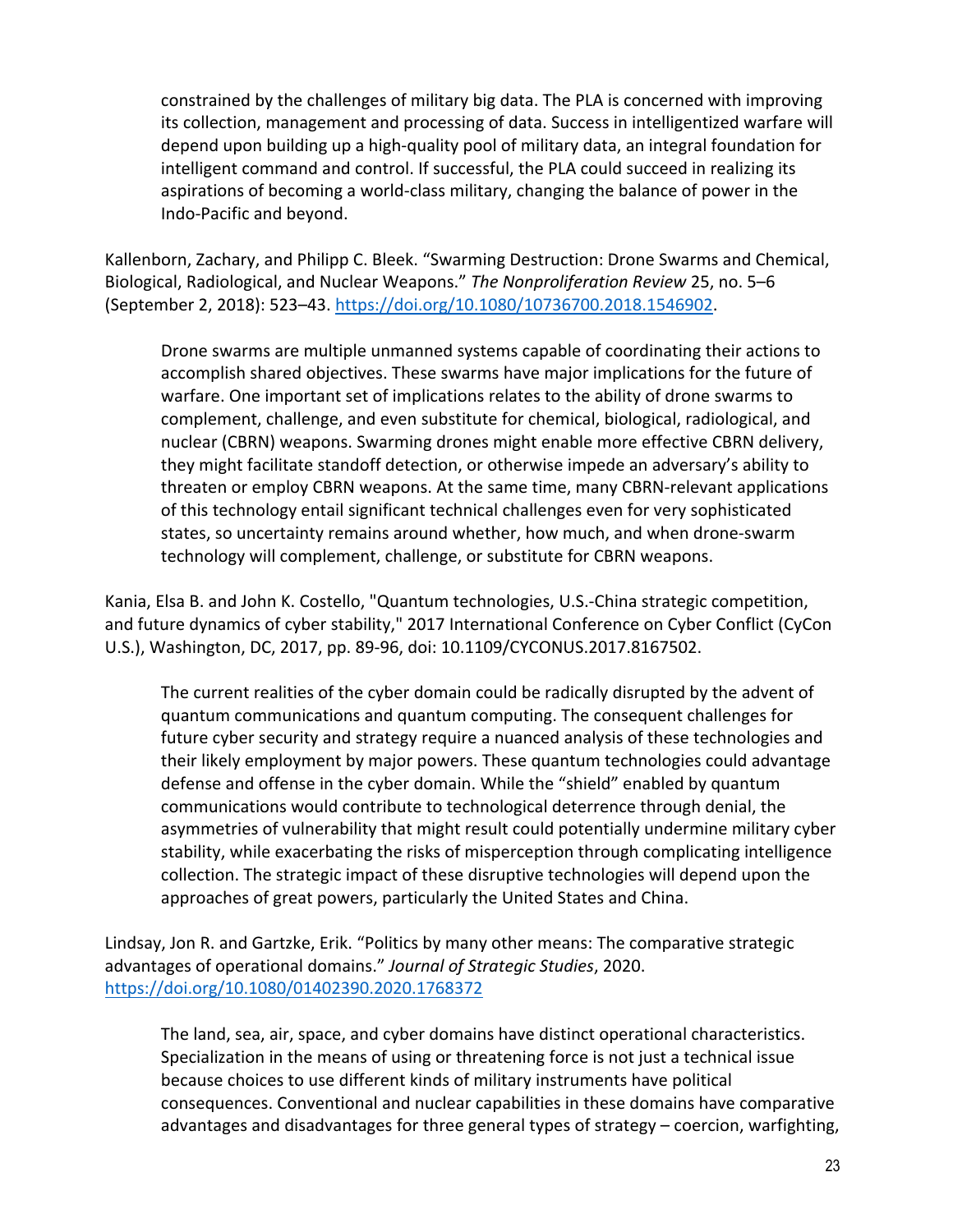and deception. More complex strategies that cross or combine domains may achieve force-multiplying synergies or create significant trade-offs that affect military and political performance. This article describes the strategic constraints and opportunities posed by specialized force structures.

Volpe, Tristan A. "Dual-use distinguishability: How 3D-printing shapes the security dilemma for nuclear programs." *Journal of Strategic Studies* 42, no. 6 (2019): 814-840. https://doi.org/10.1080/01402390.2019.1627210.

Additive manufacturing is being adopted by nuclear programs to improve production capabilities, yet its impact on strategic stability remains unclear. The author uses the security dilemma to assess incentives for arms racing as the emerging technology becomes integrated into nuclear supply chains. Innovations sow the ground for competition by making it easier to produce weapons and harder to distinguish civil from military motives. But additive manufacturing could still mature into an asset by revealing greater information about nuclear aspirants. Beyond the nuclear realm, the article refines offense-defense theory to explain how changes in non-military technology shape the practice of deception.

# **2. Impacts on the willingness to commit to mutual restraint**

Core propositions in the literature:

- Multidomain competition decreases the willingness because of the competitive advantages still to be gained
- Multidomain competition ultimately increases the willingness to restrain because mutual vulnerability is inescapable
- Multidomain competition burdens arms control with the need to adapt to remain relevant to strategic stability and risk reduction.

Gompert, David C., and Phillip C. Saunders. "Sino-American Strategic Restraint in an Age of Vulnerability." *Strategic Forum* (January 2012). http://ndupress.ndu.edu/Portals/68/Documents/stratforum/SF-273.pdf.

Gompert and Saunders note that despite their vast power, the United States and China are becoming increasingly and mutually vulnerable in three key strategic domains: nuclear, space and cyber. Due to the dim arms control prospects, both powers are likely to develop stronger offensive capabilities to deter the other side. The authors suggest that negotiations on mutual restraint could start with no-first use pledges in the nuclear, antisatellite and cyber domains.

Lewis, James A. "Emerging Technologies and Next Generation Arms Control." Washington, DC: Center for Strategic and International Studies, October 21, 2019. https://www.csis.org/analysis/emerging-technologies-and-next-generation-arms-control.

The author argues that Cold War arms control agreements face two dilemmas: first, they do not cover the emerging technologies that will build the next generation of weapons,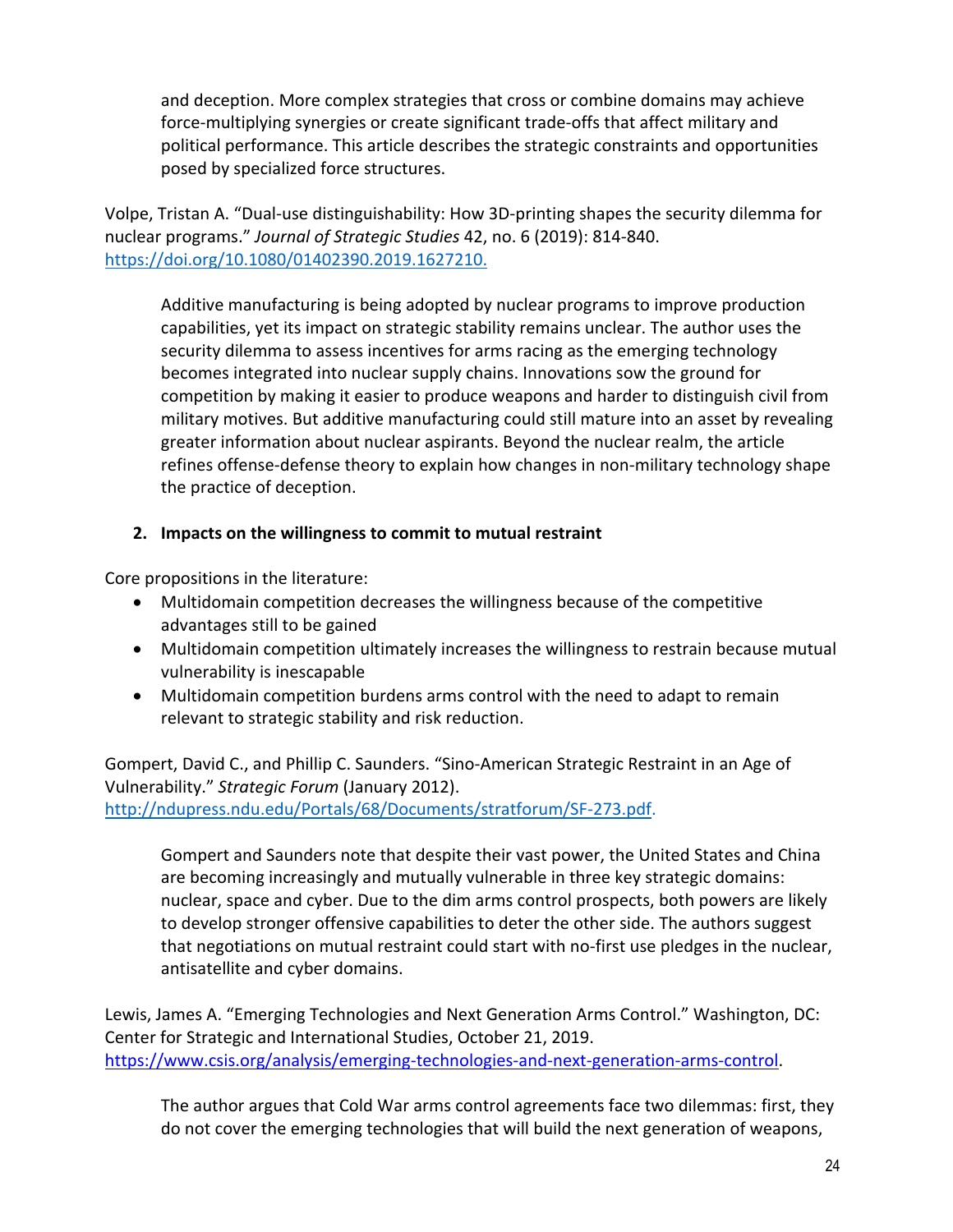and second, China is not a party to most of them. Emerging technologies change the equation for stability and deterrence in ways we cannot easily predict. These technologies make Cold War agreements—if they even apply—less useful. U.S. relations with Russia and China are too parlous to begin a new generation of arms control talks for emerging technologies, but as arsenals accumulate and as the risk from emerging weapons technologies grows, this will change. Discussions of the implications of these technologies for stability could form a new agenda for arms control.

Marchisio, Sergio. "The Final Frontier: Prospects for Arms Control in Outer Space." Global Security Policy Brief, European Leadership Network, July 2019. https://www.europeanleadershipnetwork.org/policy-brief/the-final-frontier-prospects-for-armscontrol-in-outer-space/.

This ELN report argues that more than ever, a set of international norms addressing the security of outer space activities is needed. It is imperative to create a platform for exchanging views on the establishment of general principles of responsible behavior, transparency and confidence building measures and make workable recommendations. These should address challenges associated with the dual-use applications, civil and military, of outer space objects and capabilities, but should avoid hindering access to such technologies for peaceful purposes. In this regard, regional organizations have an important role to play to advance normative instruments, such as codes of conduct.

Maas, Matthijs M. " How viable is international arms control for military artificial intelligence? Three lessons from nuclear weapons." *Contemporary Security Policy* 40, no. 3 (2019): 285-311. https://doi.org/10.1080/13523260.2019.1576464.

The author compares establishing viable arms control regimes for military AI with regulating nuclear weapons, specifically to map out opportunities and potential challenges in the AI domain. Deployed militarized AI systems are likely to suffer from operational safety limitations, which gives rise to ethical and legal concerns about potential accidents. Maas argues that "meaningful human control" will not reduce the rate of "normal accidents," rendering this an ineffectual concept for AI governance. Instead, there is hope for domestic political groups to provide arms control concepts, or for subject matter experts to prevent or affect a nascent AI arms race.

Morgan, Forrest E. "Military Applications of Artificial Intelligence. Ethical Concerns in an Uncertain World." Santa Monica, CA: RAND Corporation, 2020. https://www.rand.org/content/dam/rand/pubs/research\_reports/RR3100/RR3139- 1/RAND\_RR3139-1.pdf.

According to this RAND report, the application of AI in war raises new and complex ethical questions regarding its role vis-à-vis the role of human warfighters. Such questions include whether AI systems can comply with humanitarian principles, whether they will be sufficiently reliable and predictable, and what effects they will have on escalation and stability. The authors recommended for the U.S. to follow discussions at the UN and track the evolving positions held by stakeholders; seek greater technical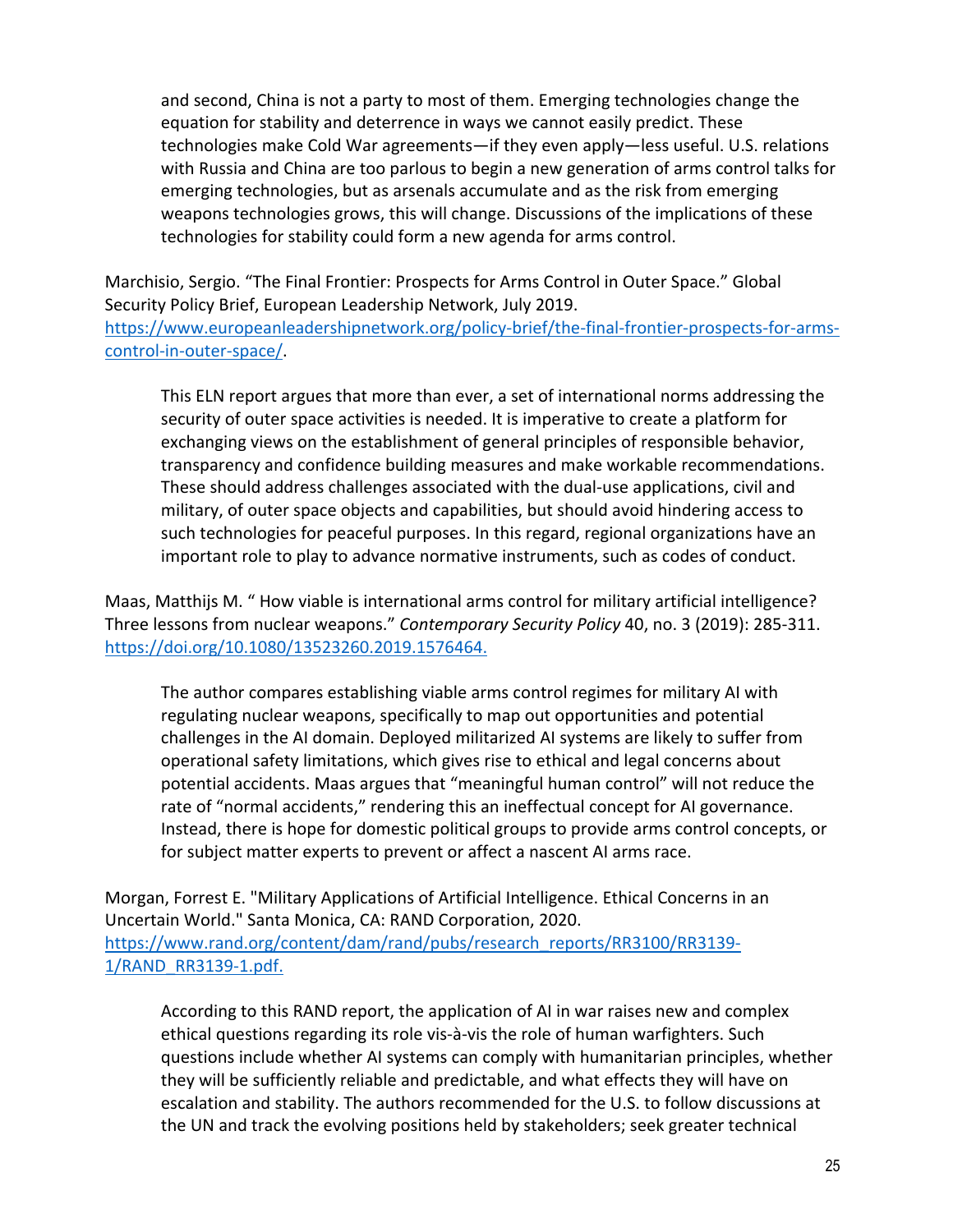cooperation and policy alignment with allies and partners regarding the development and employment of military AI; and explore confidence-building and risk-reduction measures with China, Russia, and other states attempting to develop military AI.

Persi Paoli, Giacomo, Kerstin Vignard, David Danks, Paul Meyer. "Modernizing Arms Control: Exploring responses to the use of AI in military decision-making." Geneva, Switzerland: UNIDIR, August 2020. https://unidir.org/publication/modernizing-arms-control.

This UNIDIR report focuses on the use of AI-enabled decision support systems by militaries. Although many of the traditional tools of arms control remain relevant, new ways of working and new relationships will be necessary to address these challenges effectively. The traditional arms control toolbox will not become obsolete if the arms control community is open and willing to embrace new forms of collaboration as well as adapt traditional ones to fully leverage the know-how of the scientific expert community, most of which now resides in the private sector. There is no "one stop" solution, a web of responses and incentive structures will be needed. While governments remain the natural owners of traditional arms control tools, possible measures do not always require government leadership, industry has its own responsibilities.

Williams, Heather. "Asymmetric arms control and strategic stability: Scenarios for limiting hypersonic glide vehicles." *Journal of Strategic Studies* 42, no. 6 (2019): 789- 813. https://doi.org/10.1080/01402390.2019.1627521.

Williams concludes that for a long time there was a clear gap between the strategic stability concepts of the United States and Russia. While the United States defined strategic stability with a focus on maintaining a survivable second-strike capability, Russia considered non-nuclear forces and the balance of offense-defense essential to strategic stability. The future of arms control will depend on how the two sides manage to bridge these differences. This will probably require a new asymmetric framework that incorporates missile defense, advanced conventional capabilities, emerging technologies and non-strategic nuclear weapons.

#### **3. Impacts on the ability to verify treaty compliance**

Core propositions in the literature:

- Multidomain competition enhances the ability to verify by adding transparency
- Multidomain competition erodes the ability to verifiy by expanding the space for covert operations

Chyba, Christopher F. "New Technologies & Strategic Stability." *Daedalus* 149, no. 2 (2020): 150- 170. https://doi.org/10.1162./daed\_a\_01795.

A variety of new technologies, ranging from broad enabling technologies to specific weapon systems, may threaten or enhance strategic stability. Formal arms control to contain dangers posed by some of these seems technically possible, though currently politically difficult to achieve. Others, particularly enabling technologies, resist arms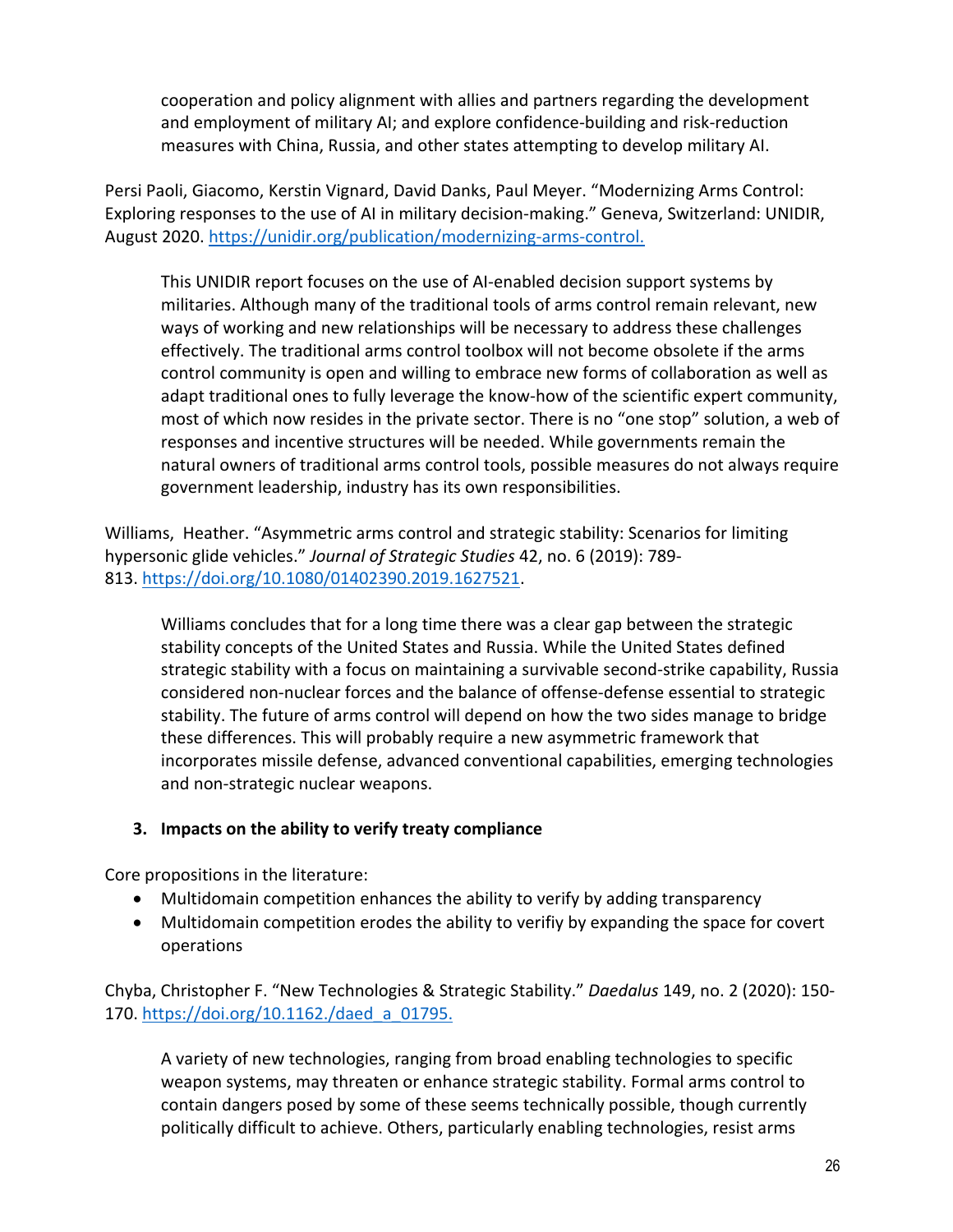control based on effective verification. And in any case, such verification may, at this time, be politically difficult. The major powers will therefore instead have to find other ways to cope with these technologies and their implications. These options should include exchanges with potential adversaries so that pathways to nuclear escalation, and possible mitigating steps, can be identified and discussed.

Geist, Edward. "It's Already Too Late to Stop the AI Arms Race—We Must Manage It Instead." *Bulletin of the Atomic Scientists* 72, no. 5 (2016): 318 –321. https://doi.org/10.1080/00963402.2016.1216672.

While an ongoing campaign argues that an agreement to ban autonomous weapons can forestall AI from becoming the next domain of military competition, Geist suggests that an AI arms race is already here. He draws on the history of AI weaponization and arms control for other technologies to argue that AI and robotics researchers should cultivate a security culture to help manage the AI arms race. By monitoring ongoing developments in AI weapons technology and building the basis for informal "Track II" diplomacy, AI practitioners could begin building the foundation for future arms-control agreements.

Philippe, Sebastien, Alexander Glaser, and Edward W.Felten, "A cryptographic escrow for treaty declarations and step-by-step verification." *Science & Global Security* 27, no. 1 (2019): 3-14. https://doi.org/10.1080/08929882.2019.1573483.

The verification of arms-control and disarmament agreements requires states to provide declarations, including information on sensitive military sites and assets. There are cases, however, in which negotiations of these agreements are impeded as states are reluctant to provide any such data, because of concerns about prematurely handing over militarily significant information. This article presents a cryptographic escrow that allows a state to make a complete declaration of sites and assets at the outset and commit to its content, but only reveal the sensitive information therein sequentially. Combined with an inspection regime, this escrow allows for step-by-step verification of the correctness and completeness of the initial declaration so that the information release and inspections keep pace with parallel diplomatic and political processes.

Patton, Tamara & Glaser, Alexander. "Deferred verification: the role of new verification technologies and approaches." *The Nonproliferation Review* 26, no. 3-4 (2019): 219-230. https://doi.org/10.1080/10736700.2019.1629072.

Researchers have recently proposed a new approach to nuclear arms control verification, called "deferred verification." The concept forgoes inspections at sensitive nuclear sites and of nuclear weapons or components in classified form. A state first divides its nuclear program into a closed segment and an open segment. The total fissile-material inventory in the closed segment, which includes the weapon complex, is known and declared with very high accuracy. Essentially no inspections take place in the closed segment. In contrast, inspectors have access to the open segment, which includes in particular the civilian nuclear sector. Deferred verification relies primarily on established safeguards techniques and avoids many unresolved verification challenges, such as the need for information barriers for warhead confirmation measurements.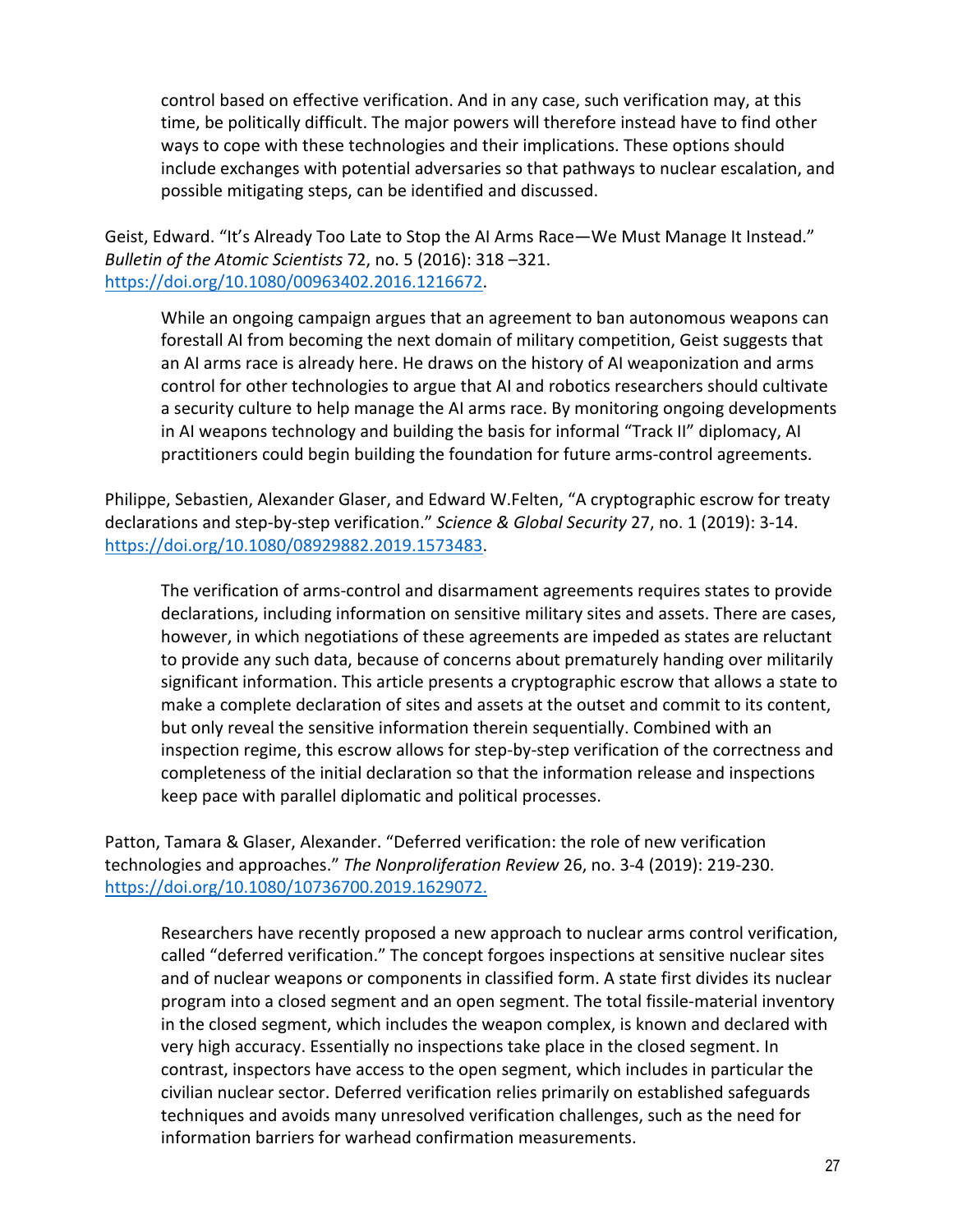#### **4. Impacts on alliances and coalitions**

Core propositions in the literature:

- Multidomain competition will amplify pre-existing problems related to the stratification of alliances between/among the more and less capable of multidomain situational awareness
- Multidomain competition will galvanize innovation in alliances long reluctant to embrace major changes to their deterrence postures
- Multidomain competition will strengthen extended deterrence by enhancing the military potential of advanced countries
- Multidomain competition will weaken assurance of allies who fear being left behind or pawns in an escalating but non-nuclear conflict

Gilli, Andrea. "NATO-Mation": Strategies for Leading in the Age of Artificial Intelligence," *NDC Research Paper* 15. Rome: NATO Defense College, December 2020. https://www.ndc.nato.int/download/downloads.php?icode=671.

The author argues that NATO cannot be a bystander during a technological transformation driven by artificial intelligence, machine learning and big data. In order to preserve their military and technological leadership in the near future, NATO allies have to integrate AI both at the national and coalition level. This will bring massive challenges. Gilli advances a number of proposals centered on the concept of "NATO-mation" aimed at equipping the Alliance with the capabilities, organizational structures and strategies to compete in a world of AI-enabled militaries. The discussion on the "NATO-mation" is divided into 11 building blocks, including ethical purpose; innovation; technological superiority; arms control and technology regimes; and primacy of democracy.

Lin-Greenberg, Erik. "Allies and Artificial Intelligence: Obstacles to Operations and Decision-Making." *Texas National Security Review* 3, no. 2, (2020): 56-76. https://tnsr.org/2020/03/alliesand-artificial-intelligence-obstacles-to-operations-and-decision-making/.

The paper stipulates that AI poses unique challenges to multinational military operations and decision-making that need to be further explored. In particular, the data- and resource-intensive nature of AI development creates barriers to burden-sharing and interoperability that can hamper multinational operations. Also, by accelerating the speed of combat and providing adversaries with a tool to heighten mistrust between allies, AI can strain the complex processes that allies and security partners use to make decisions.

Mehta, Rupal N. "Extended deterrence and assurance in an emerging technology environment." *Journal of Strategic Studies* (2019): 1-25. DOI: 10.1080/01402390.2019.1621173.

The paper explores an impact of emerging technologies on extended deterrence commitments and assurance of allies. Mehta argues that while new technologies such as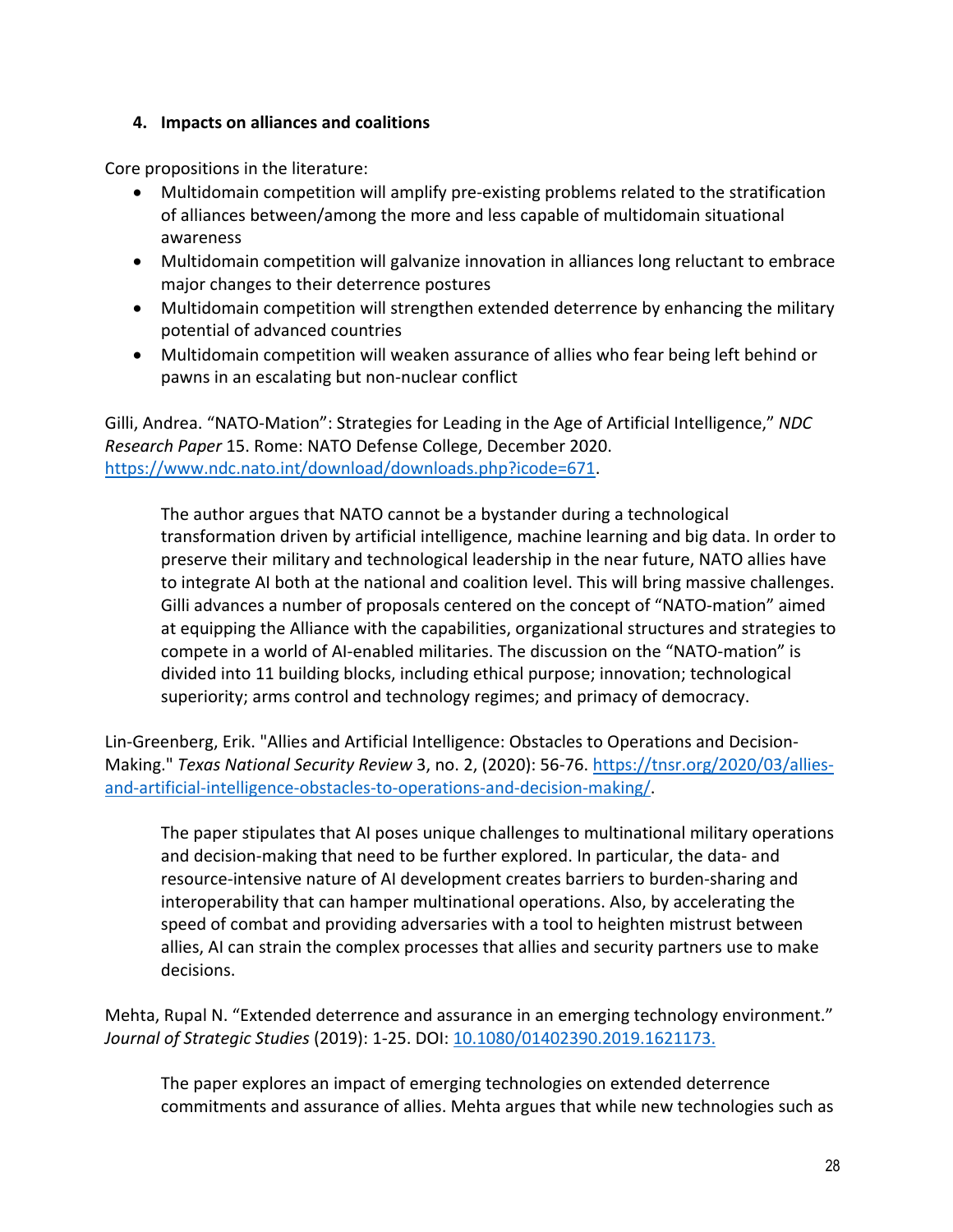drones and hypersonic glide vehicles may enhance the ability to deter potential adversaries, allies may be less assured by these new capabilities.

Tonin, Matej. "Artificial Intelligence: Implications For Nato's Armed Forces." NATO Parliamentary Assembly, Science and Technology Committee (STC), Sub-Committee on Technology Trends and Security (STCTTS), 13 October 2019. https://www.nato-pa.int/downloadfile?filename=%2Fsites%2Fdefault%2Ffiles%2F2019- 10%2FREPORT%20149%20STCTTS%2019%20E%20rev.%201%20fin- %20ARTIFICIAL%20INTELLIGENCE.pdf.

The report provides a broad overview of opportunities, non-technical and technical challenges and uncertainities related to the AI impact on NATO armed forces and at the strategic lelvel. Ultimately, the author observes that it is too early to tell what the effects of AI in the military and strategic affairs will be, in part because of decisions states have yet to make. What remains almost certain, however, is that the adoption of AI will have an impact across the full spectrum of force, as well as all other defence tasks, given AI's omni-use aspect.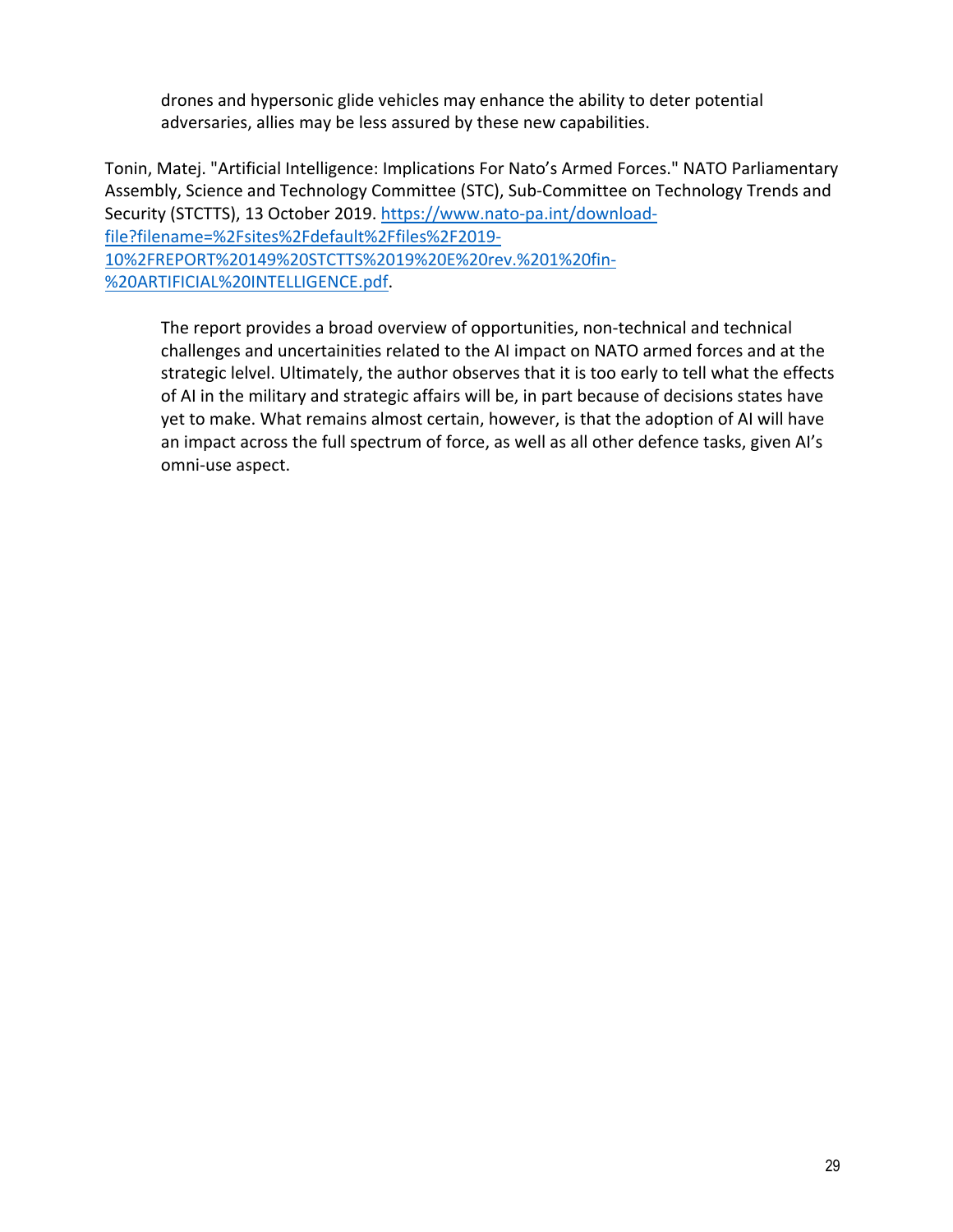#### **Additional Readings:**

Brose, Chris. *The Kill Chain*: *Defending America in the Future of High-Tech Warfare.* New York: Hachette Books, 2020.

Futter, Andrew. *Hacking the Bomb: Cyber Threats and Nuclear Weapons.* Washington, DC: Georgetown University Press, 2018.

Lieber, Keir A., Daryll Press, *The Myth of the Nuclear Revolution: Power Politics in the Atomic Age*. Ithaca and London: Cornell University Press, 2020.

Posen, Barry R. *Inadvertent Escalation: Conventional War and Nuclear Risks.* Ithaca and London: Cornell University Press, 1991.

Sanger, David. *The Perfect Weapon: War, Sabotage, and Fear in the Cyber Age*. New York: Penguin Random House, 2018.

Singer, Peter, August Cole. *Ghost Fleet: A Novel of the Next World War*. New York: An Eamon Dolan Book, 2016.

Scharre, Paul. *Army of None: Autonomous Weapons and the Future of War*. New York: W.W.Norton &Company, 2018.

*Cross-Domain Deterrence: Strategy in an Era of Complexity,* edited by Erik Gartzke and Jon R. Lindsay. New York, NY: Oxford University Press, 2019.

*Strategic Latency: Red, White, and Blue: Managing the National and International Security Consequences of Disruptive Technologies*, edited by Zachary S. Davis and Michael Nacht. Livermore: Center for Global Security Research, Lawrence Livermore National Laboratory, February 2018.

*Three Tweets to Midnight: Effects of the Global Information Ecosystem on the Risk of Nuclear Conflict,* edited by Harold A. Trinkunas, Herbert Lin, Benjamin Loehrke. Stanford, California: Hoover Institution Press, 2020.